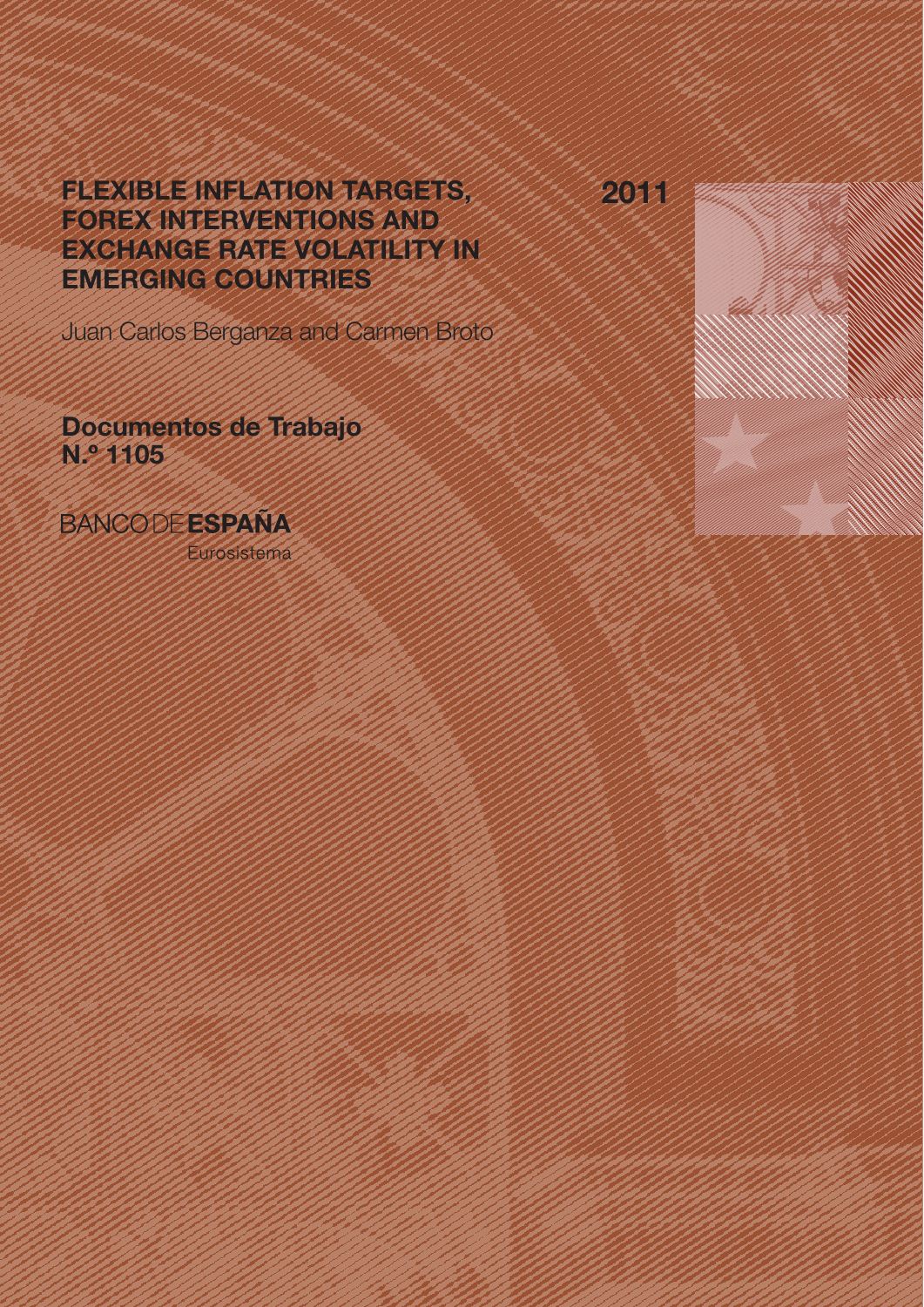FLEXIBLE INFLATION TARGETS, FOREX INTERVENTIONS AND EXCHANGE RATE VOLATILITY IN EMERGING COUNTRIES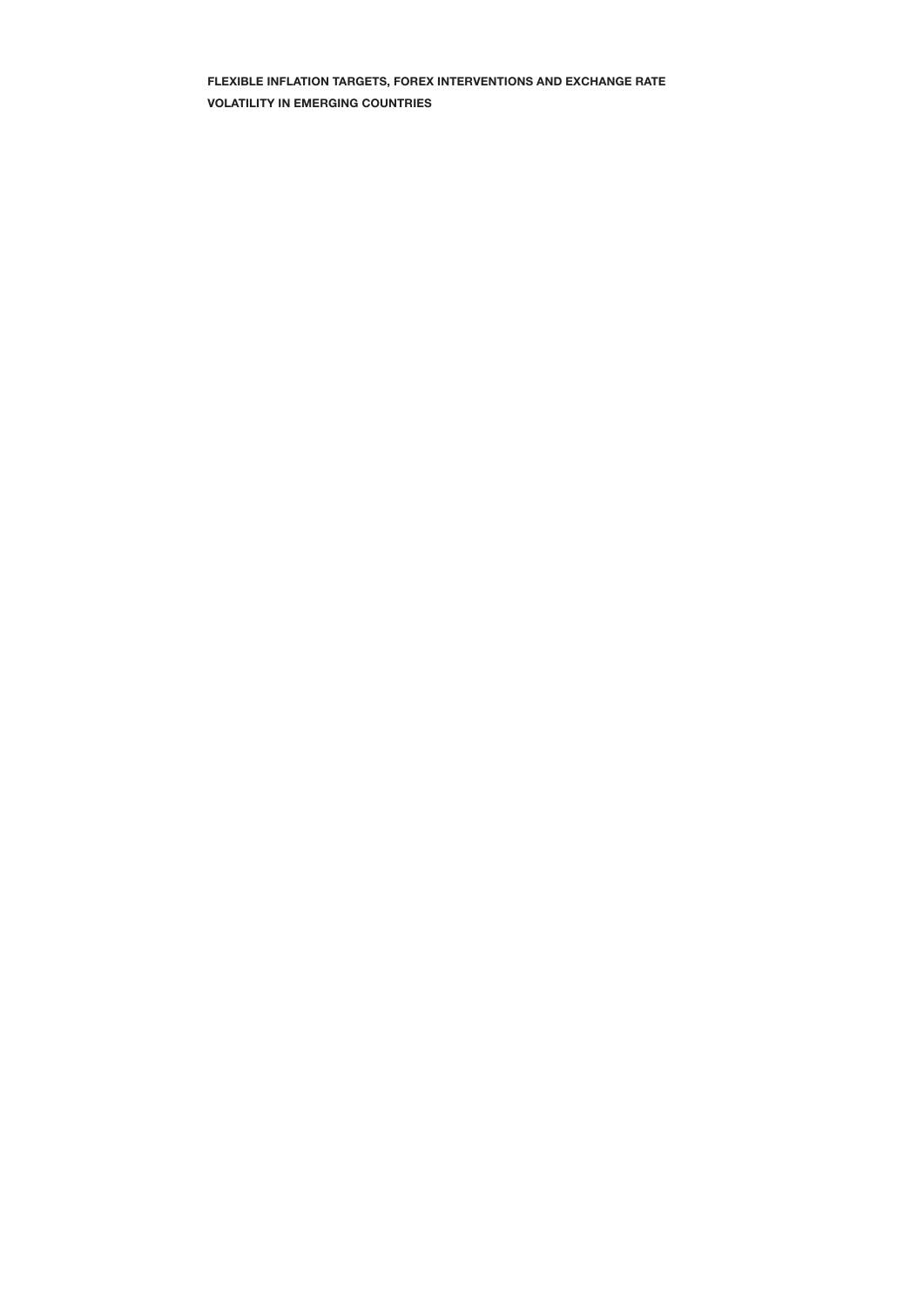#### FLEXIBLE INFLATION TARGETS, FOREX INTERVENTIONS AND EXCHANGE RATE VOLATILITY IN EMERGING COUNTRIES

Juan Carlos Berganza and Carmen Broto (\*)

BANCO DE ESPAÑA

Documentos de Trabajo. N.º 1105 2011

<sup>(\*)</sup> Contact authors: jcberganza@bde.es; carmen.broto@bde.es. We thank Esther López for excellent assistance with the databases and Enrique Alberola, Raquel Carrasco, Luis Molina, Juan Ruiz and José María Serena for their helpful comments. We also thank seminar participants at Banco de España, the XXXV Simposio de Análisis Económico (Madrid), VIII ESCB workshop on EMEs (Saariselkä, Finland) and XV CEMLA conference (La Paz, Bolivia). The opinions expressed in this document are solely responsibility of the authors and do not represent the views of the Banco de España.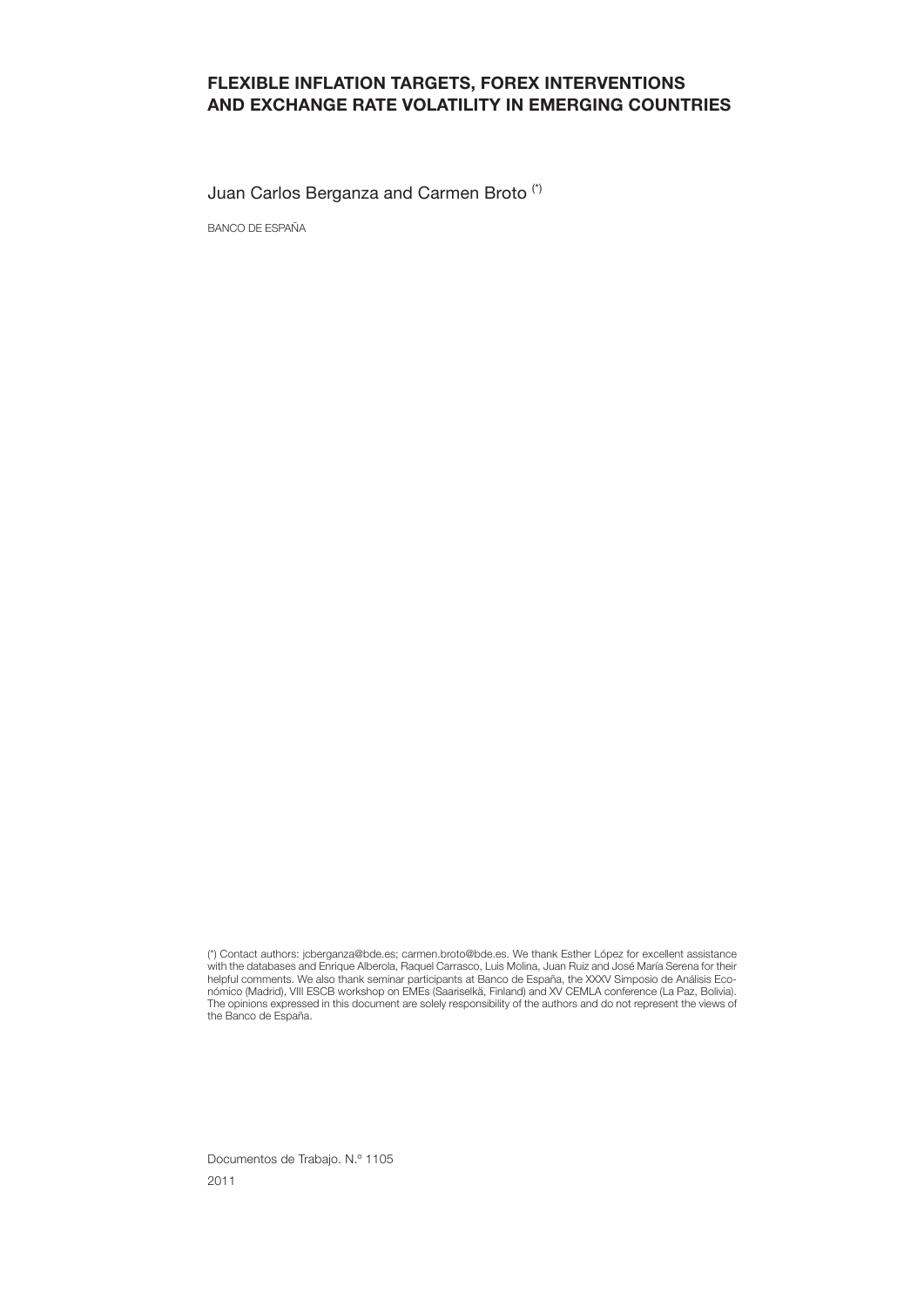The Working Paper Series seeks to disseminate original research in economics and finance. All papers have been anonymously refereed. By publishing these papers, the Banco de España aims to contribute to economic analysis and, in particular, to knowledge of the Spanish economy and its international environment.

The opinions and analyses in the Working Paper Series are the responsibility of the authors and, therefore, do not necessarily coincide with those of the Banco de España or the Eurosystem.

The Banco de España disseminates its main reports and most of its publications via the INTERNET at the following website: http://www.bde.es.

Reproduction for educational and non-commercial purposes is permitted provided that the source is acknowledged.

© BANCO DE ESPAÑA, Madrid, 2011

ISSN: 0213-2710 (print) ISSN: 1579-8666 (on line) Depósito legal: M. 17229-2011 Unidad de Publicaciones, Banco de España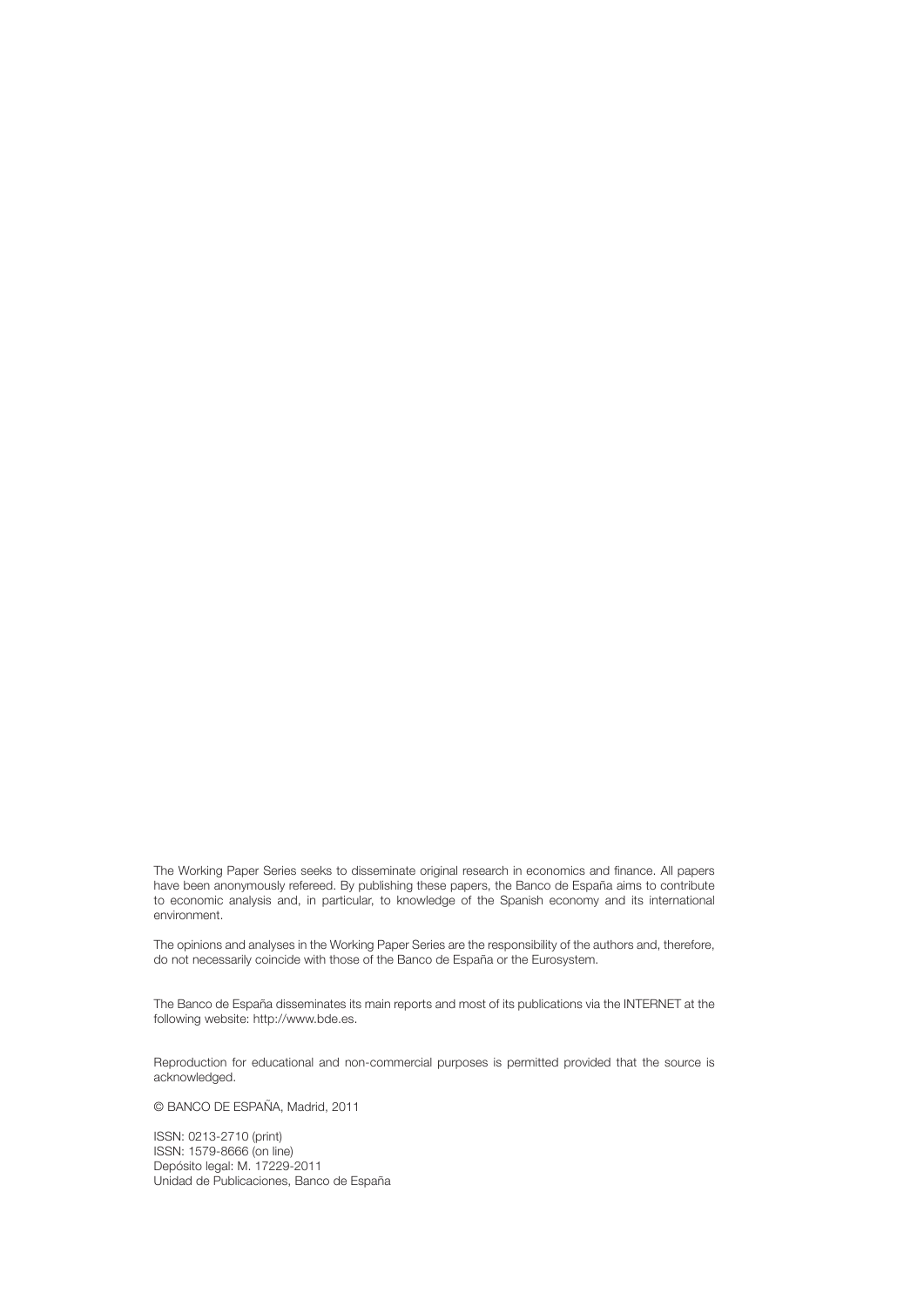#### Abstract

Emerging economies with inflation targets (IT) face a dilemma between fulfilling the theoretical conditions of "strict IT", which imply a fully flexible exchange rate, or applying a "flexible IT", which entails a de facto managed floating exchange rate with FX interventions to moderate exchange rate volatility. Using a panel data model for 37 countries we find that, although IT lead to higher exchange rate instability than alternative regimes, FX interventions in some IT countries have been more effective to lower volatility than in non-IT countries, which may justify the use of "flexible IT" by policymakers.

Keywords: Inflation targeting; Exchange rate volatility; Foreign exchange interventions; Emerging economies.

JEL classification: E31; E42; E52; E58; F31.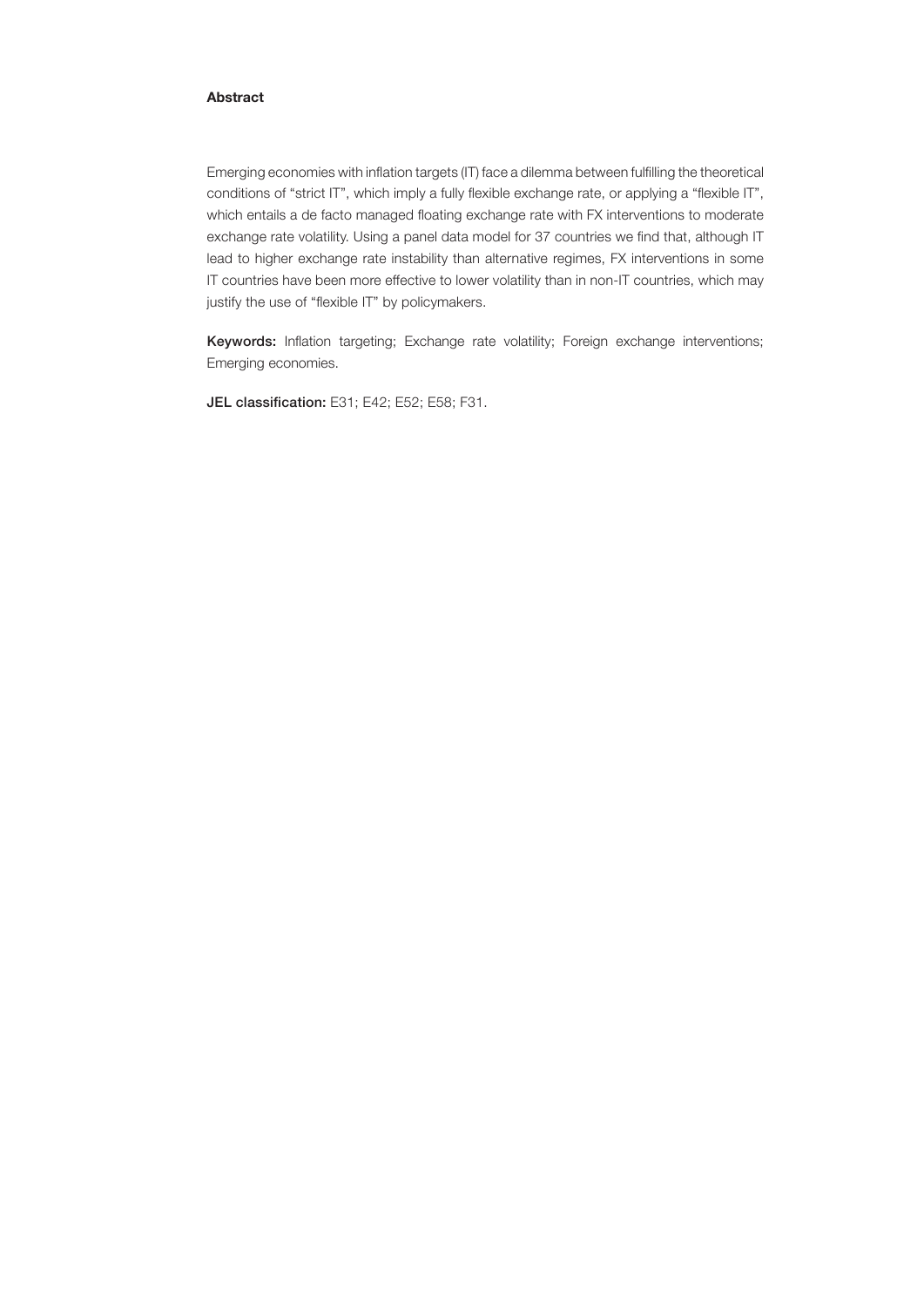#### Resumen

Las economías emergentes con metas de inflación (MI) se enfrentan a un dilema entre cumplir las condiciones teóricas de una «MI estricta», lo que implica un tipo de cambio totalmente flexible, o seguir una gestión más activa de su moneda («MI flexible»), lo que supone implementar intervenciones cambiarias para moderar su volatilidad. Utilizando un modelo de datos de panel para 37 países, mostramos que, a pesar de que las MI implican una mayor inestabilidad del tipo de cambio que regímenes alternativos, las intervenciones realizadas por algunos países con MI han sido más eficaces para reducir la volatilidad que aquellas de países sin MI. Este resultado puede justificar la utilización de «MI flexibles» por parte de los bancos centrales.

Palabras claves: Metas de inflación, volatilidad del tipo de cambio, intervenciones cambiarias, economías emergentes.

Códigos JEL : E31; E42; E52; E58; F31.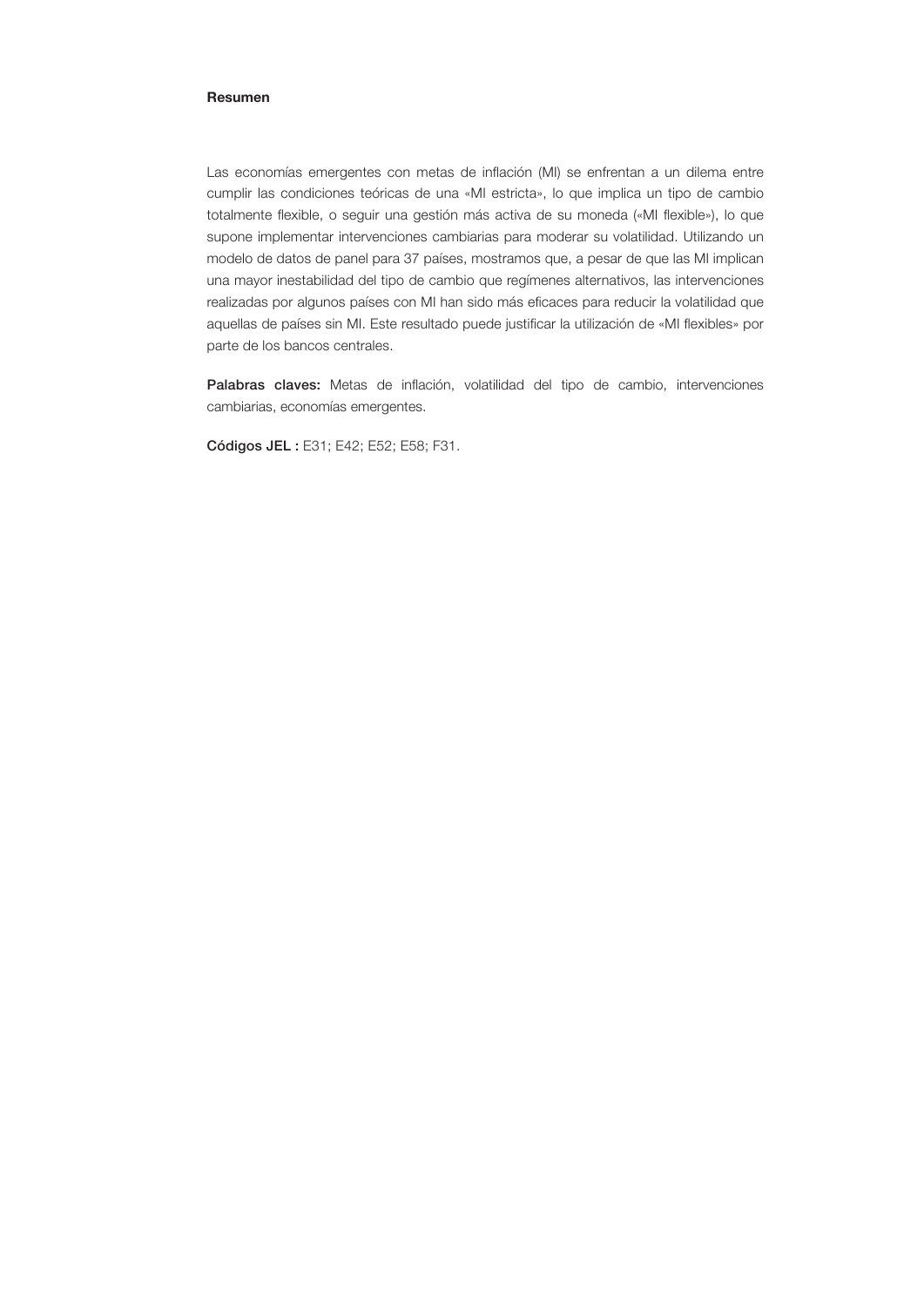## 1 Introduction

Since New Zealand adopted an inflation target (IT hereafter) in 1990, an increasing number of countries have implemented this monetary policy framework. According to IMF (2005) and Little and Romano (2009), after Israel adopted its IT in 1997, 18 emerging countries (EMEs onwards) have changed their exchange rate regime (from fixed to floating) and their nominal anchor (from exchange rate to inflation). See Table 1 for a summary of IT adoption dates in EMEs. Although the effectiveness of IT to lower the inflation level and volatility still remains controversial, $<sup>1</sup>$  this framework has been more</sup> durable than other monetary policy strategies (Mihov and Rose, 2008). One of the main reasons for this is that IT countries have benefited from the credibility gains from explicitly announcing the target, which helped to anchor and lower inflation expectations (Mishkin and Schmidt-Hebbel, 2007).2

A flexible nominal exchange rate constitutes, at least from a theoretical standpoint, a requirement for a well functioning full-fledged IT regime (Mishkin and Savastano, 2001). Its rationale is based on the policy dilemma of the "impossibility of the Holy Trinity", as in a context of capital mobility, an independent monetary policy cannot be combined with a fixed exchange rate or a peg to another currency through interventions in the foreign exchange markets (also known as forex or FX interventions); see Obstfeld et al. (2005). Some economists state that one of the costs of IT is precisely the higher volatility of exchange rates as a result of the floating exchange rate regime, which can entail negative effects of particular relevance for EMEs given their greater financial and real vulnerabilities (Cavoli, 2009). In fact, this is the basis of the "fear of floating" (Calvo and Reinhart, 2002), which is a phenomenon mostly associated to EMEs.<sup>3</sup> Accordingly,

<sup>&</sup>lt;sup>1</sup>See Ball and Sheridan (2005) or Brito and Bystedt (2010) for some empirical evidence against the positive role of IT in developed and emerging countries, respectively.

<sup>2</sup>This effect is even stronger in EMEs, as their initial credibility is lower than that of developed countries (Gonçalves and Salles, 2008).

<sup>3</sup>According to Cavoli (2009), the main reasons to justify the "fear of floating" are: (i) trade contraction –higher exchange rate volatility will discourage other countries to engage trade–; (ii) a higher passthrough from exchange rate to domestic prices in EMEs than in developed countries; and, (iii) balance sheet effects provoked by currency mismatches (liability dollarization).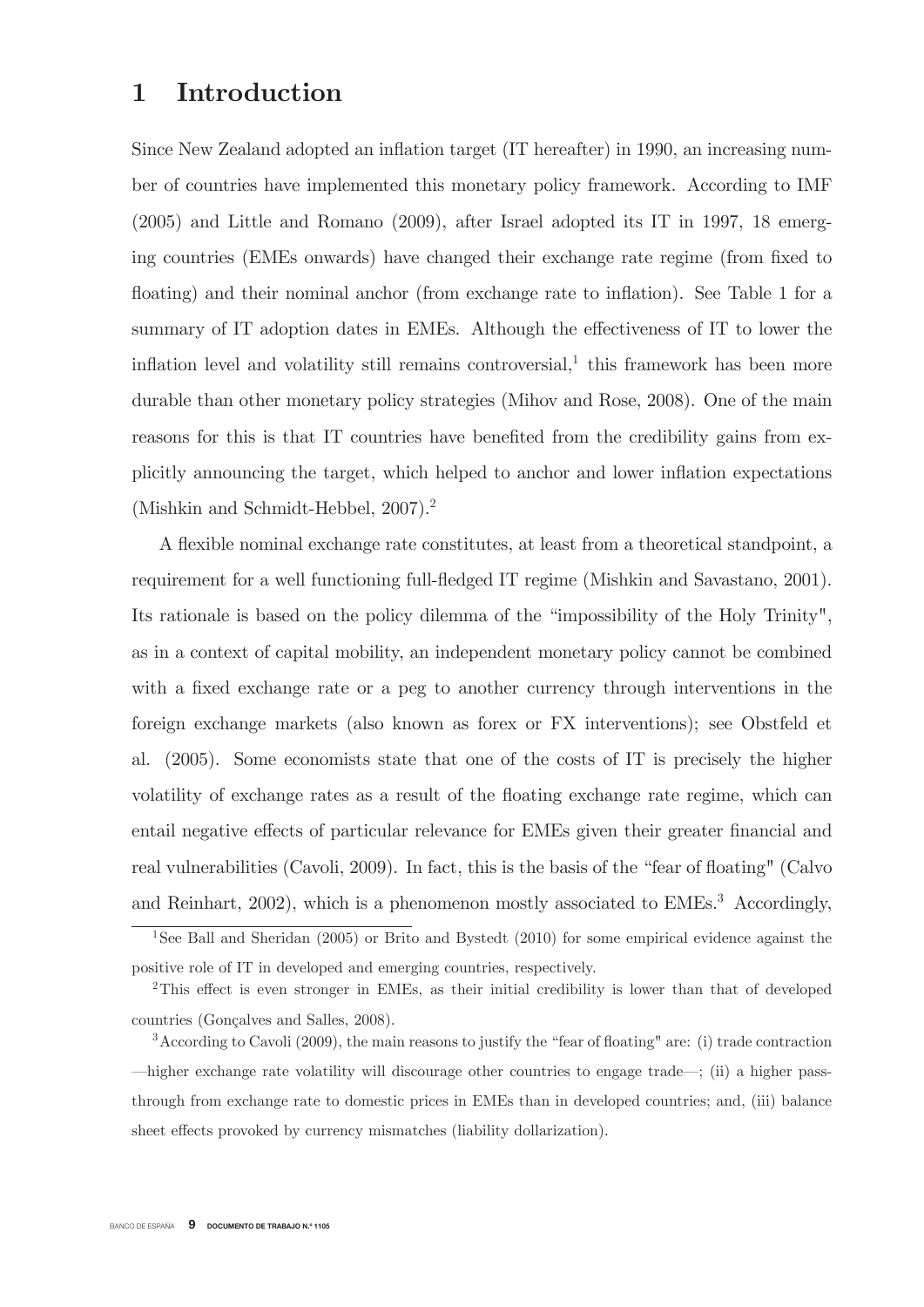during economic booms EMEs also experience "fear of appreciation" given their concerns for their loss of competitiveness (Levy-Yeyati and Sturzenegger, 2007).

Thus, exchange rate monitoring under IT poses some challenges for EMEs that differ from those in advanced economies. This might justify their more active role of the exchange rate policies–particularly in those countries where the exchange rate has previously played a key role as nominal anchor–despite the theoretical reservations about it. Consequently, in practice, EMEs with IT generally have less flexible exchange rate arrangements, intervene more frequently in foreign exchange markets than their advanced economy counterparts and have a greater response to real exchange rate movements (see Aizenmann et al., 2008, and Chang, 2008).4

This adaptive way of implementing IT has been called "flexible IT" and it has generated an intense debate about its validity and viability in EMEs, compared with "strict or pure IT", where the exchange rate does not enter in the reaction function of central banks.<sup>5</sup> That is, implicitly there is a policy dilemma between fulfilling the theoretical requirements of IT and strictly follow it, or applying a "flexible IT", in the sense of using FX interventions to smoothen the exchange rate volatility.

To this respect, there are different views in the literature. On the one hand, some authors like Bernanke et al. (1999) hold that attending to IT and reacting to the exchange rate are mutually exclusive as FX interventions could confuse the public about the priorities of the central bank, which distorts expectations. On the other hand, less strict authors argue that central banks might interfere with the exchange rate volatility. For instance, according to Cordero (2009), FX interventions are fully justified, as far as EMEs need to maintain stable and competitive real exchange rates. In fact, following Taylor (2000), some authors include the exchange rate in the policy reaction function arguing that it helps to mitigate the impact of shocks, by dampening exchange rate volatility

<sup>4</sup> In contrast to EMEs, the most common reason to perform FX interventions in IT advanced economies is to correct an exchange rate misalignment (Stone et al., 2009). In EMEs, there are other reasons to intervene, apart from moderating the exchange rate volatility (for instance, to influence on the exchange rate or to accumulate reserves).

<sup>&</sup>lt;sup>5</sup>The term "flexible", as defined in Svensson (2010), refers to IT central banks that look, not only for price stability, but also consider other variables, such as the output gap or the exchange rate.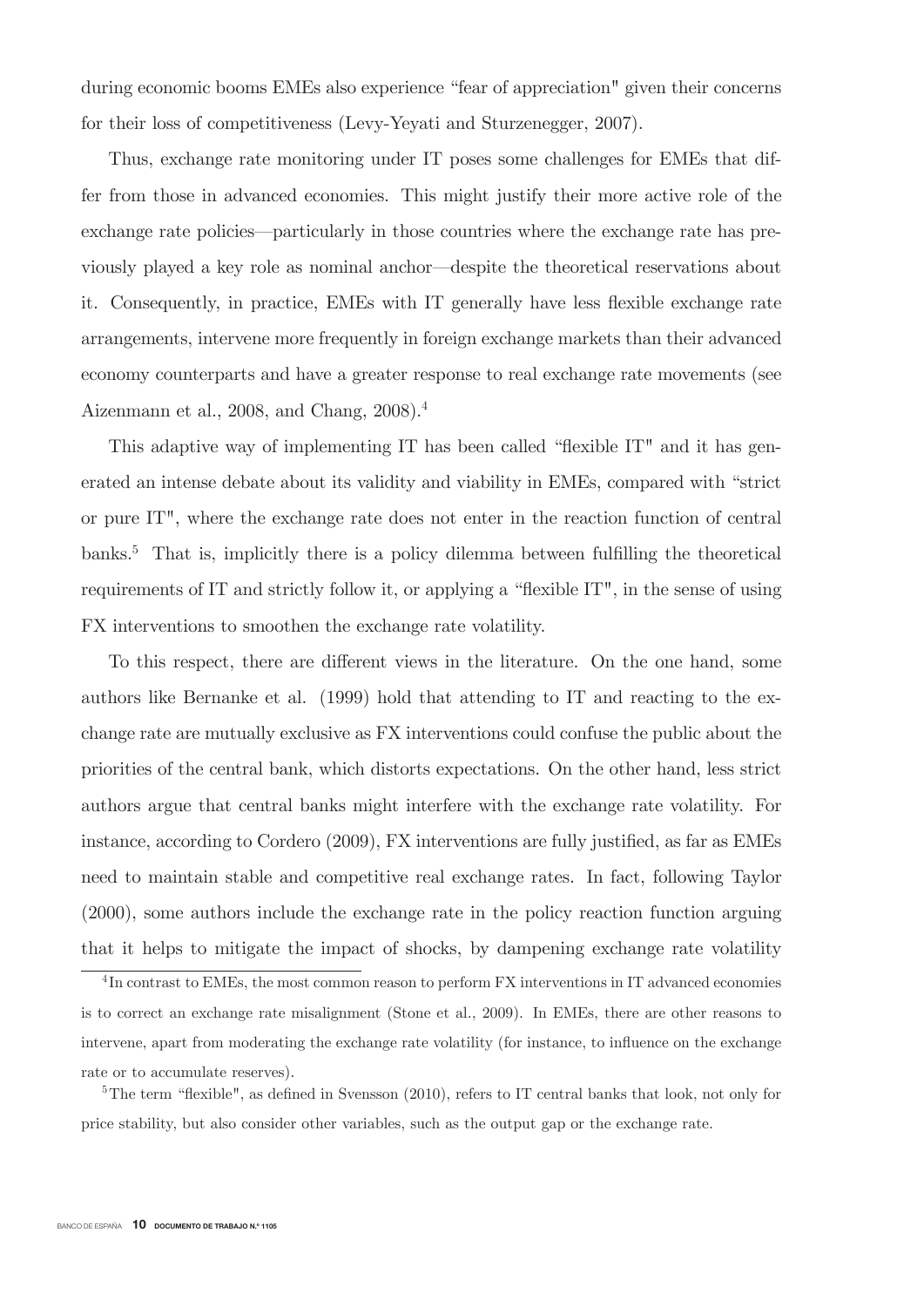(Kirnasova et al., 2006; Cavoli, 2008).

Other papers reach halfway conclusions about the role of exchange rates in IT regimes from a more theoretical point of view. For instance, Stone et al. (2009) show that it depends on the structure of the economy, the nature of the shocks, and the way in which the exchange rate enters the policy rule. In the same line, Parrado (2004) finds that the adoption of flexible or managed exchange rates in a small open economy under IT depends on the nature and the sources of the shocks to the economy. Thus, the social loss is much higher under "flexible IT" than under "strict IT" for real and external shocks, while for nominal shocks the opposite holds. On the contrary, Yilmazkuday (2007) concludes with a calibrated model for Turkey that the welfare loss function is minimized under "flexible IT" for all the types of shocks. Finally, Roger et al. (2009) use a DSGE model to show that financially vulnerable EMEs are especially likely to benefit from some exchange rate smoothing given the perverse impact of exchange rate movements on activity.

In line with this debate, the main objective of our paper is to analyze empirically the relationship between IT, FX interventions and the exchange rate volatility. That is, we try to answer if there is any difference in terms of exchange rate volatility between the use of FX interventions in IT and non-IT countries. In other words, we want to analyze if the "fear of floating" and "fear of appreciating" behavior of some central banks may justify halfway policies between the fixed and fully floating, such as the "flexible IT"—which, in practice, is the most frequent way of EMEs to implement IT—.

Our study of the link between these three variables is based on a panel data model for 37 IT and non-IT EMEs from the first quarter of 1995 to the first quarter of 2010. Note that we cover the last financial crisis, whose effects on the relationship between IT adoption, FX interventions and exchange rate volatilities have not been analyzed in detail yet.<sup>6</sup> This crisis constitutes a natural experiment to test these links in turbulent periods (Habermeier et al. 2009), as the relatively more important role of the exchange rate policy in EMEs with IT than in developed ones became clear.<sup>7</sup> Thus, once we analyze the panel for the whole sample period, we also replicate our analysis for the time previous

 $6$ Among the few exceptions, see de Carvalho  $(2010)$ .

<sup>7</sup>The tensions following the onset of the crisis were heightened by inflation pressures—nearly all EMEs with IT overshot their targets in 2008—, great exchange rate volatility, and financial stress.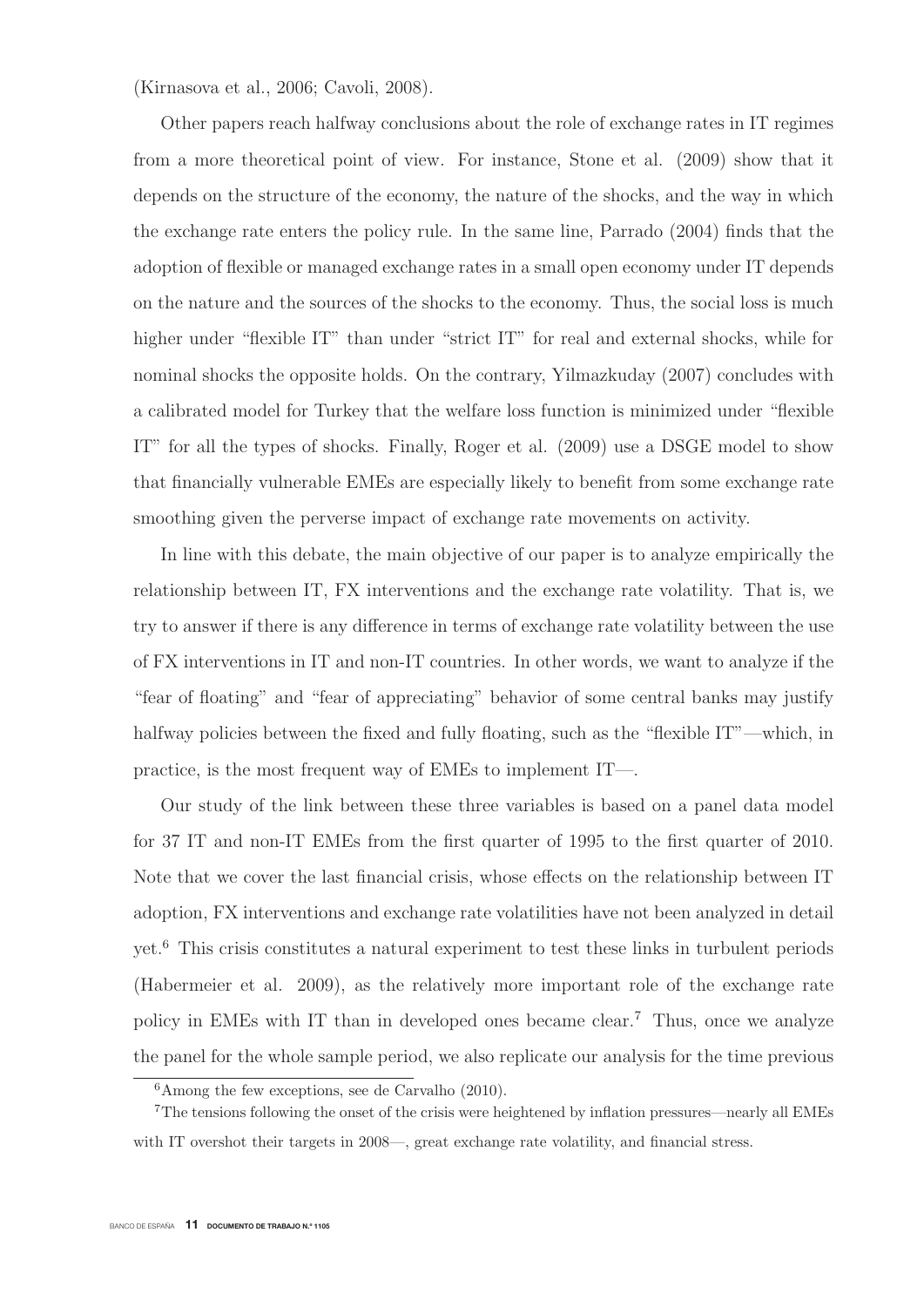to the onset of the financial crisis and the subsequent sub-sample. We date the beginning of the crisis on 2008:Q3.

We conclude that, although IT leads to higher exchange rate volatility than alternative regimes, the FX interventions of some IT countries, mainly in Latin America, have been more effective to lower the exchange rate volatility than those performed in non-IT countries, especially after the onset of the crisis. Thus, our results support the implementation of "flexible IT" by policymakers, as FX interventions under IT seem to be even more effective than those of non-IT countries in mitigating the exchange rate volatility. This outcome represents an additional argument in favor of IT, which have demonstrated to be sustainable during the crisis.<sup>8</sup>

The paper is organized as follows. After the introduction, Section 2 briefly displays the literature and Section 3 describes the data set, including the three main variables of the analysis—exchange rate volatility, FX interventions and a dummy variable that captures the fact of having an IT—. Then, Section 4 presents the methodology that will be used to analyze the panel data set. In Section 5, we report the main empirical findings. Finally, Section 6 concludes the paper.

## **2 Overview of the empirical literature**

Previous empirical contributions on the analysis of the exchange rate volatility, IT adoption and FX interventions were mostly based on case studies for specific countries. For instance, Domaç and Mendoza  $(2004)$  analyze this link for two IT countries—namely, Mexico and Turkey—and conclude that negative FX interventions (foreign exchange sales) decreased their exchange rate volatility, whereas Guimarães and Karacadag (2004), on the contrary, consider that these interventions had a limited effect on volatility.<sup>9</sup> For Brazil, Minella et al. (2003) highlight the importance of transparency of interventions to avoid a credibility deterioration of monetary policy as a result of misunderstandings about the policy objective. Geršl and Holub (2006) and Kamil (2008) analyze the role of FX inter-

<sup>8</sup>In fact, no EME suspended IT after the financial crisis and only two countries adjusted their range.

<sup>9</sup>These two papers consider asymmetric effects, that is, a different effect of positive or negative interventions on the exchange rate volatility.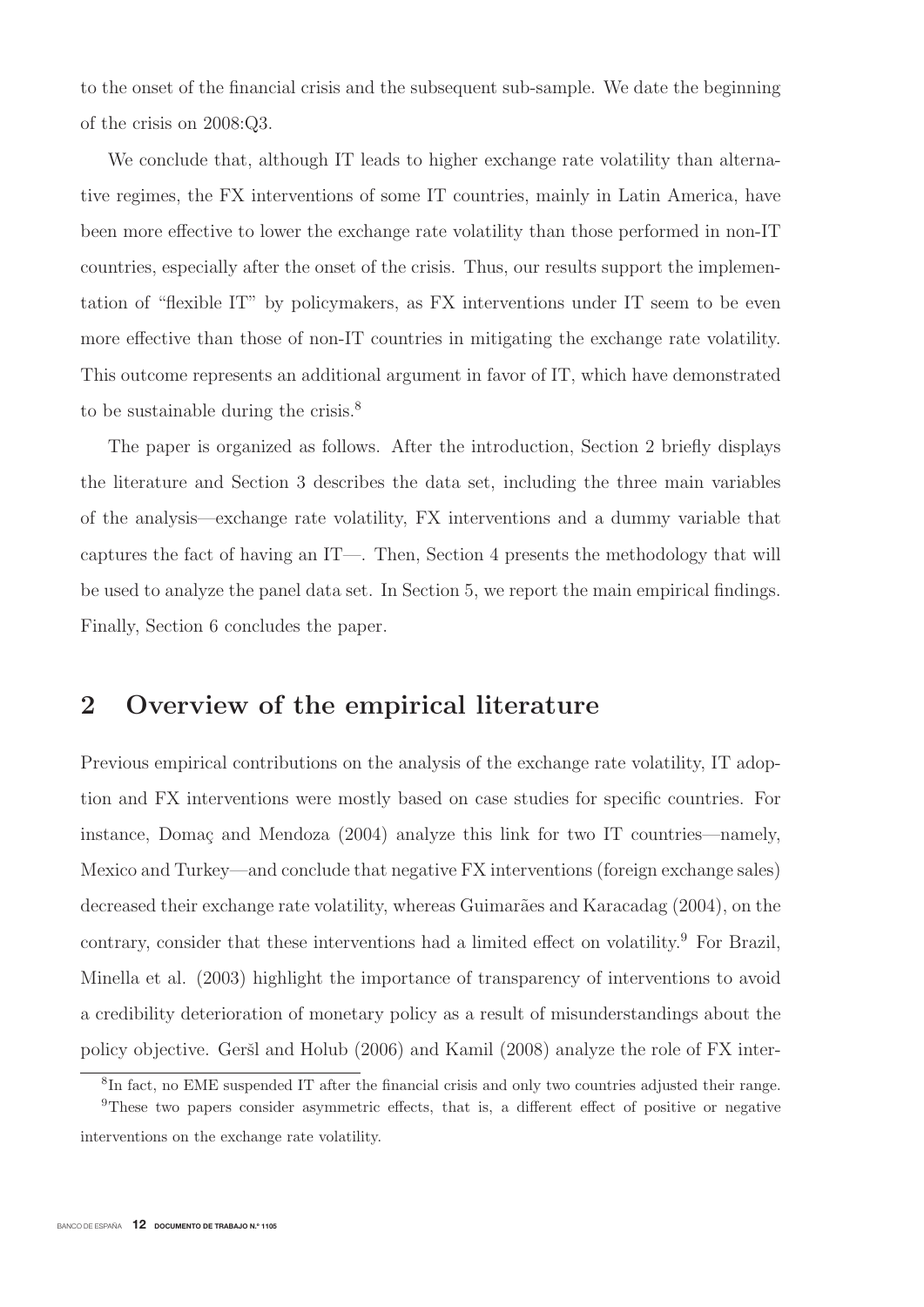ventions in two other IT countries, the Czech Republic and Colombia, respectively, and conclude that occasional interventions may be useful to stabilize the currency, although they are less effective when there is no consistency between monetary and exchange rate policy goals.

There are some empirical papers for a wide sample of EMEs that separately analyze two of our three main variables, namely, exchange rate volatility and IT, or the former variable and FX interventions. On the one hand, the literature on the effect of IT on the exchange rate volatility is not conclusive. Edwards (2007) studies if the exchange rate volatility is different in IT and non-IT countries and concludes that the volatility increases with IT as a result of their flexible exchange rate regime, but after controlling for this variable this link disappears. De Gregorio et al. (2005) find the same evidence for Chile. By contrast, Rose (2007) studies a panel dataset and finds that, as a result of IT credibility gains, IT deliver the best outcomes in terms of lower exchange rate volatility, higher output growth and lower inflation than alternative regimes.

On the other hand, the empirical literature on the link between FX interventions and exchange rate volatility, without considering the monetary regime, is not quite developed either. Most of these contributions fit GARCH models for specific countries (Domínguez, 1998, and Edison et al., 2006 analyze developed countries). Finally, IMF (2007) analyzes five Asian managed-floating countries from 2000 to 2007 and finds limited evidence on interventions dampening the exchange rate volatility.

Our paper contributes to the previous literature in at least three directions. First, we analyze empirically the effect of FX interventions on the exchange rate volatility of IT and non-IT EMEs. To our knowledge, this is the first empirical application that combines the three variables for a panel of EMEs, and not for case studies on individual countries. Second, in our setting, interventions can be asymmetric, in the sense of allowing a different impact of positive and negative interventions (foreign exchange purchases or sales), which is also a novel approach in a panel data framework. Finally, we also analyze the period of the recent global crisis, which has not been much studied in this setting yet.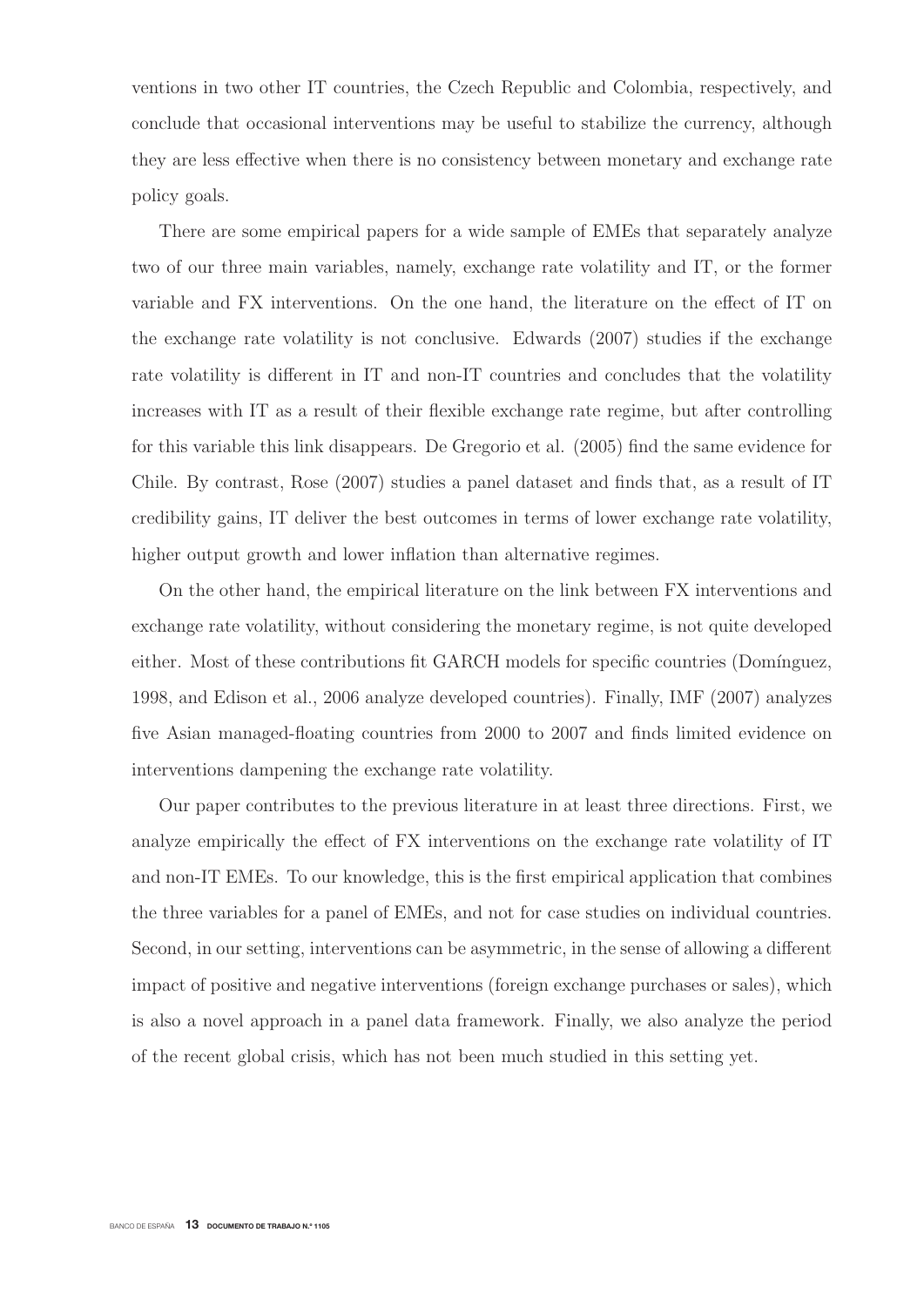### **3 Data and explanatory variables**

We perform a panel data analysis to test the implications in terms of exchange rate volatility of FX interventions in IT countries. Our sample consists of 37 countries: we compare the group of 18 EMEs that have already adopted IT (IMF, 2005, and Little and Romano, 2009) and a control group of 19 non-targeting countries—see Appendix A for the complete country list—. In the control group we explicitly exclude countries with a fixed exchange rate with the dollar or any other hard currency (like the euro) in the whole sample period as their exchange rate volatility is zero.<sup>10</sup> We also exclude fully dollarized countries as they relinquish any possibility of having an autonomous exchange rate policy.<sup>11</sup> Finally, for the sake of comparability of both groups and following Lin and Ye (2009), our control group includes non-targeting EMEs that have a real GDP per capita and population at least as large as that of the poorest and smallest IT country, which guarantees their economic relevance. With this selection criteria our control group represents all emerging regions and covers a broad range of exchange rate regimes.

The sample runs from 1995:Q1 to 2010:Q1. The choice of the initial period rested on avoiding the potential problems of extreme movements in the exchange rates of many EMEs until the mid-nineties, especially in Latin America, under a context of hyperinflation. We have also excluded some countries, such as Serbia, due to problems of data availability at the beginning of the sample period. If possible, we have obtained missing observations at the beginning or at the end of of the sample with national sources, so that our panel is strongly balanced.

To measure the exchange rate volatility,  $\sigma_{ERt}$ , we calculate the quarterly standard deviation of daily returns. The percent return of the nominal exchange rate against the dollar for a country i follows this expression,

$$
r_t = 100 \times (\Delta \log E_t) \tag{1}
$$

where,  $\forall t = 1, ..., T$ ,  $E_t$  is the bilateral nominal exchange rate in t and  $\Delta$  is the difference

<sup>10</sup>There are some relevant currencies, like the Chinese yuan, that are in our control group although China had a currency peg during most of the sample period. However, given its economic relevance and as its currency peg does not cover all the sample period, we include China in our sample.

<sup>&</sup>lt;sup>11</sup>We use Carranza et al. (2009) to identify fully dollarized countries or with fixed exchange rates.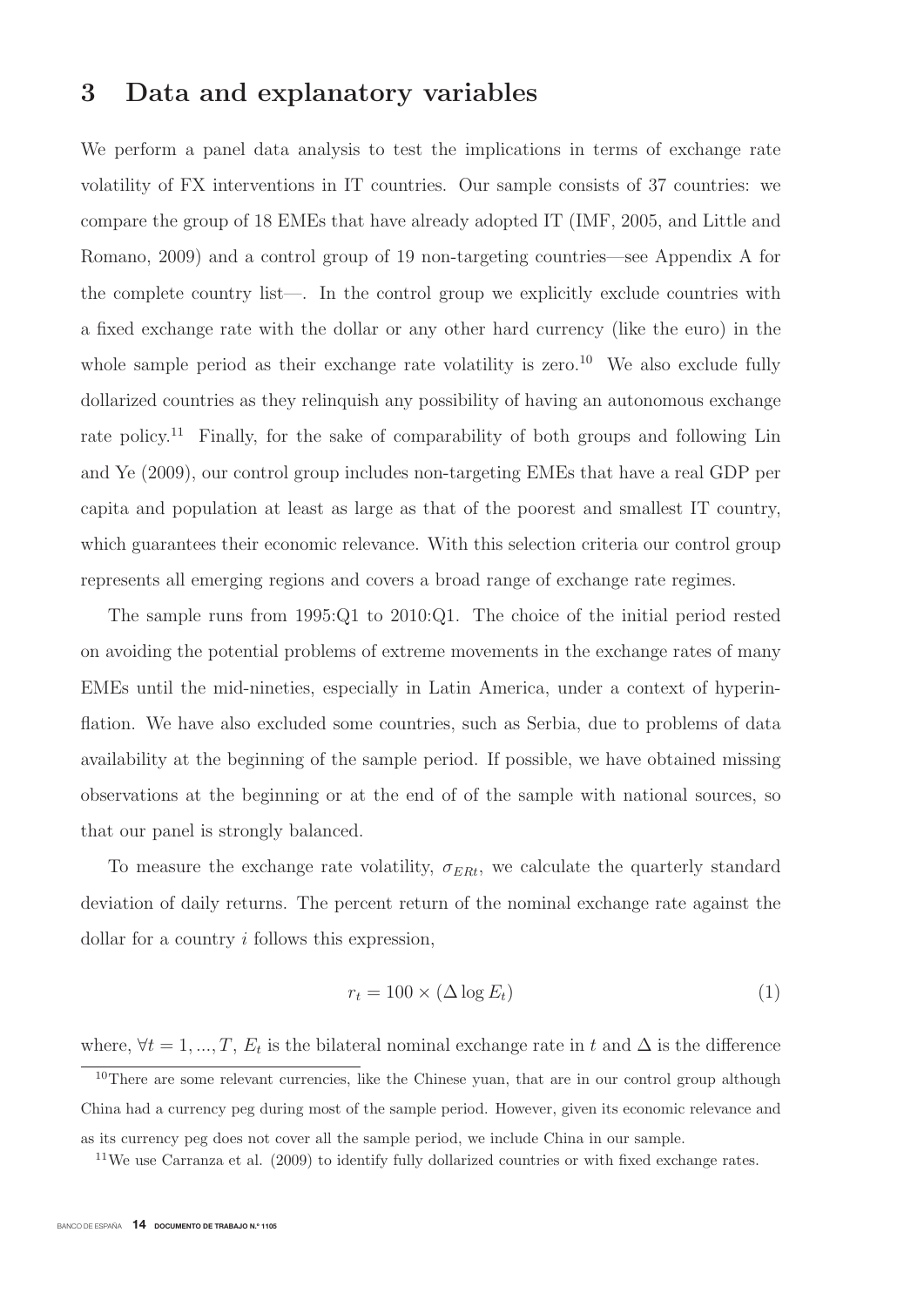operator (a positive  $r_t$  is a depreciation of the local currency against the dollar).<sup>12</sup> In the paper we use the nominal bilateral exchange rate against the dollar as it has advantages in terms of data availability and it is a rather intuitive choice as the dollar is used in most EMEs to borrow in  $(Carranza et al., 2009).<sup>13</sup>$  Note that this proxy is not necessarily the best volatility approximation.<sup>14</sup> Finally, our measure is less smooth than that proposed in Rose (2007), who uses the standard deviation over a four year window of monthly data.

Regarding IT, we build a binary dummy variable for each EME,  $IT_t$ , that is one after formal IT adoption and zero otherwise (see Rose, 2007). To disentangle the formal IT adoption date, we follow IMF (2005) and Little and Romano (2009)—see Table 1—. Note that, given that dating IT adoption is not straightforward, we consider that of the formal or explicit IT adoption for all countries, which may differ from the date of the IT announcement—when the IT could be combined with alternative objectives, such as the exchange rate or a money aggregate—.

We approximate FX interventions with  $\Delta RES$ , where RES is the ratio of foreign exchange reserves over GDP.<sup>15</sup> This variable approximates the pace of reserve accumulation -or losses- as well as FX interventions of a country (a positive value indicates a net purchase of foreign currency). However, one weakness of  $\Delta RES$  as proxy of FX interventions is that we cannot distinguish if the reserve variation is associated to a real intervention in the exchange rate markets or to alternative reasons.<sup>16</sup>

In our analysis we are also interested in possible asymmetric effects of FX interventions. That is, we want to know if there is a different effect on the exchange rate volatility

(2007), also suffer from this limitation.

<sup>14</sup>For instance, the volatility of a fixed exchange rate is zero, but if the exchange rate collapses as a result of persistent misalignments their volatility jumps.

<sup>15</sup>To measure  $RES$  we tried to minimize the distortional effects of local currency depreciation on nominal GDP denominated in dollars. We have also tried to clean the effect of IMF disbursements and repayments on RES. Nevertheless, this process is not straightforward, so that we have just considered the two biggest repayments of our sample (Brazil (2005:Q4) and Argentina (2006:Q1)).

<sup>16</sup>One option that is out of the scope of this paper would be to estimate an unobservable threshold to disentangle those reserve variations that are truly linked to interventions (Kim and Sheen, 2002).

<sup>&</sup>lt;sup>12</sup>Following Harvey et al. (1994), we subtract the mean of  $\Delta \log E_t$  to guarantee zero mean returns.

<sup>13</sup>Nominal effective exchange rates are available by JP Morgan only for a small number of EMEs, whereas IFS data—available at a monthly frequency—, which were used by Edwards (2007) and Rose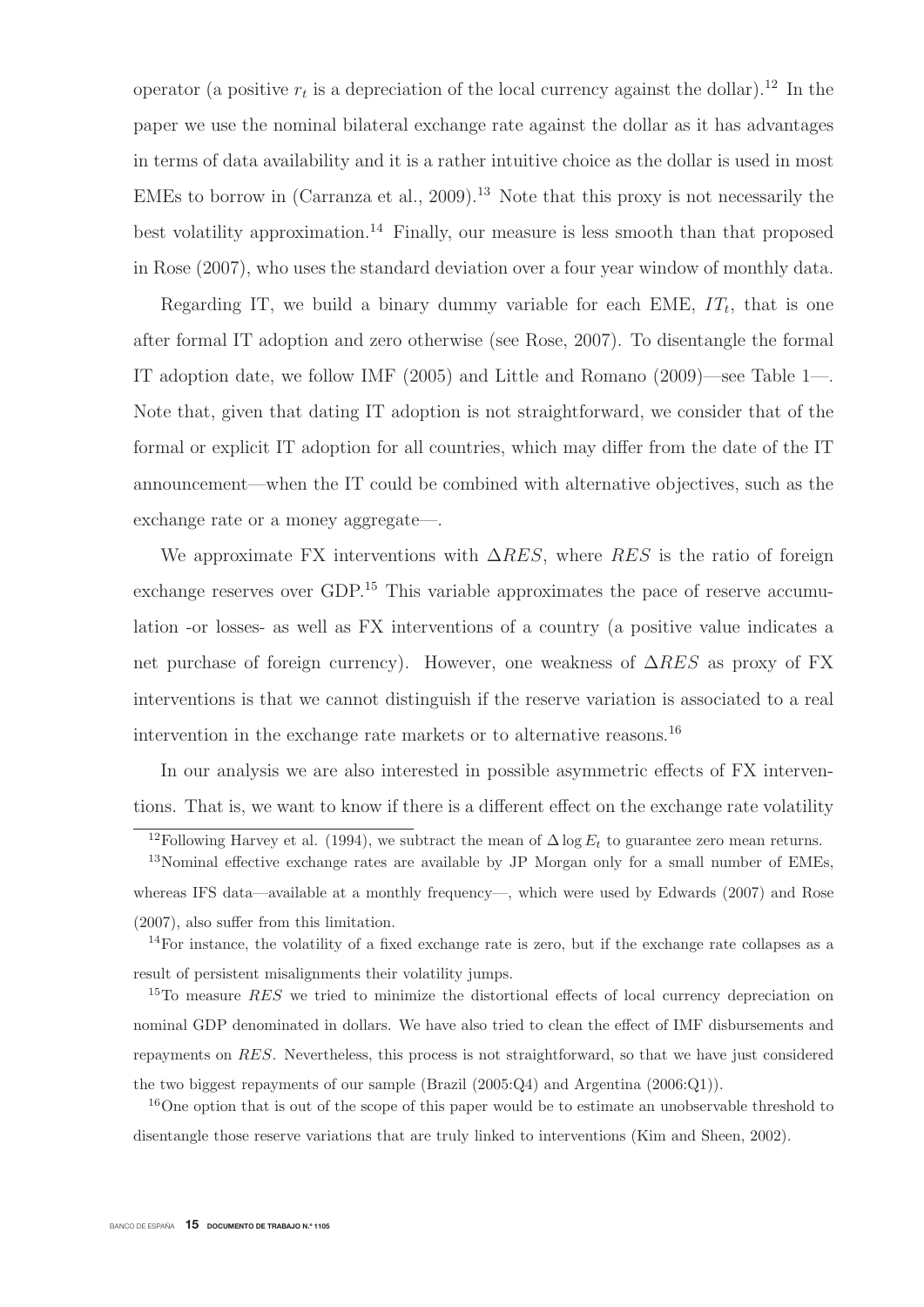in the case of an accumulation or a loss of reserves (positive or negative FX interventions). For this type of analysis we use for all countries and periods the interaction of  $\Delta \text{RES}_{it}$ with a dummy variable,  $D_{it}$ , that is 1 if the stock of reserves over GDP decreases and zero otherwise. That is,  $\forall i = 1, ..., N$ , and  $\forall t = 1, ..., T$ ,

$$
D_t = 1, \t\t \text{if } \Delta RES_t < 0
$$
  

$$
D_t = 0, \t\t \text{otherwise.}
$$
 (2)

Table 2 reports some summary statistics for IT and non-IT countries of  $\sigma_{ER}$ , RES, the FX interventions as proxied by  $\Delta RES$ , and the negative interventions,  $D \times \Delta RES$ . We analyze the full sample and the period before and after the crisis. Regarding  $\sigma_{ER}$ , the mean volatility is higher in IT countries, especially in after the crisis, whereas non-IT countries exhibit a higher coefficient of variation than IT countries, which means that volatility jumps in these economies are greater. With respect to the stock of reserves, the mean RES in the pre-crisis period is similar in both types of countries, but after the crisis it is 0.29 in non-IT countries and 0.19 in IT countries. That is, once the more severe phase of the crisis was over, non-IT countries strongly accumulated reserves, whereas in IT countries this mean is rather stable. Regarding  $\Delta RES$ , it is surprising that, on average, IT and not-IT countries implement a similar volume of FX interventions in the full sample, despite the requirements of a "strict IT". However, contrary to IT countries, in the post-crisis period non-IT countries had on average negative FX interventions. These statistics of  $\Delta RES_t$  mask negative interventions, as defined by  $D \times \Delta RES$ . In the post-crisis period IT countries did sell foreign reserves, violating the principles of "strict IT".

Finally, for the robustness of our results, we also use five control variables (see Appendix B for more details). Specifically, we employ (1) the degree of trade openness, as higher openness increases the reaction to real exchange rate shocks (Cavoli, 2008); (2) current account (as percentage of GDP); (3) the natural logarithm of population, (4) the real GDP per capita and (5) one financial variable that approximates global risk aversion, proxied by the implied volatility of the S&P index  $(VIX)$ .<sup>17</sup> Table 3 shows the pairwise correlations of the five control variables and the main variables of our analysis.

<sup>&</sup>lt;sup>17</sup>In previous versions we also considered other control variables, which we have omitted due to its lack of significance or multicolinearity problems. This is the case of the exchange rate regime as classified by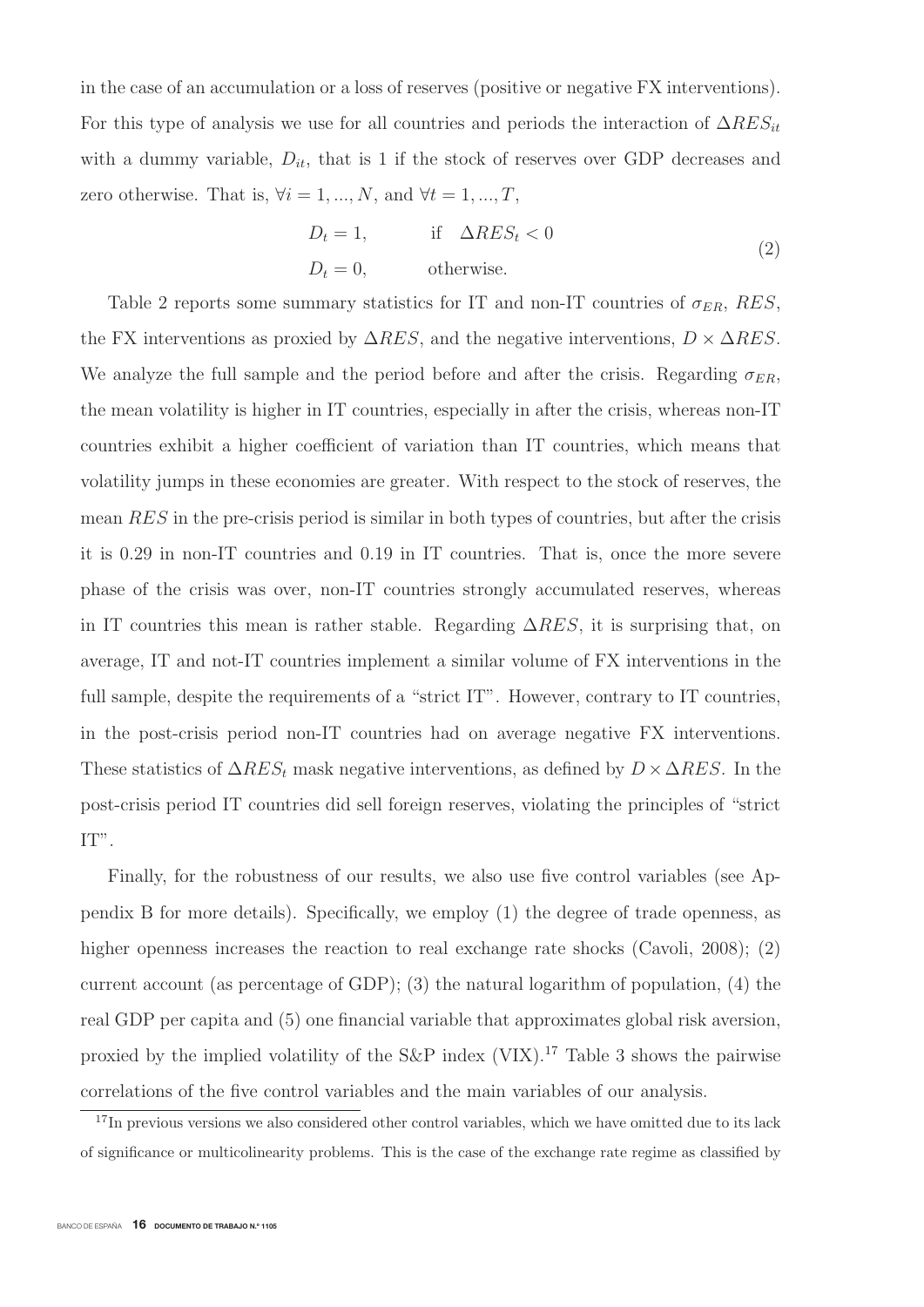### **4 Empirical model and econometric issues**

#### **4.1 The model**

We fit nine panel data models that we denote as M1 to M9, which are based on combinations between IT, RES,  $\Delta RES$  and D. The estimation procedure is based on pooled OLS with time dummies. We fit the models for the full sample, and also for two subsamples: From 1995:Q1 to 2008:Q2, to characterize the period previous to the turmoil, and from 2008:Q3 to 2010:Q1, to analyze the impact of the recent financial crisis. Models M1 to M3 are built out of this expression,

$$
\sigma_{ERit} = \beta_0 + \beta_1 \sigma_{ERit-1} + \beta_2 IT_{it} + \beta_3 RES_{it} + \beta_4 RES_{it} \times IT_{it} + \sum_j \delta_j X_{jit} + \varepsilon_{it}, \quad (3)
$$

where,  $\forall i = 1, ..., N$ , and  $\forall t = 1, ..., T$ , the exchange rate volatility,  $\sigma_{ERit}$ , is a function of  $\sigma_{ERit-1}$ —to capture volatility persistence—,  $IT_{it}$ ,  $RES_{it}$ , the interaction between both variables and the set of five controls,  $X_{it}$ .

In models M4 and M5, we increase the number of drivers in (3) with  $D_{it} \times RES_{it}$ and  $IT_{it} \times D_{it} \times RES_{it}$ , that will provide information about the possible different impact of reserve variations on the exchange rate volatility under an accumulation of reserves, where  $D_{it} = 0$ , or a loss, where  $D_{it} = 1$ .

Finally, in models from M6 to M9 we include  $\Delta RES_{it}$ , which approximates the pace of reserve accumulation -or losses- of country i. In particular,  $M6$  follows this expression

$$
\sigma_{ERit} = \beta_0 + \beta_1 \sigma_{ERit-1} + \beta_2 IT_{it} + \beta_3 \Delta RES_{it} + \sum_j \delta_j X_{jit} + \varepsilon_{it},\tag{4}
$$

whereas in models M7 to M9 we extend (4) by also regressing the interaction of  $\Delta RES_{it}$ with  $IT_{it}$  and/or  $D_{it}$ . For the sake of clarity we omit  $RES_{it}$  in specifications from M6 to M9. The combination of these variables lead us to analyze if in IT countries the effect of FX interventions in the exchange rate volatility is different to that in non-IT countries. Moreover, we can also study if this effect is asymmetric, that is, if the impact of the purchases or sales of reserves on the volatility is different and to check whether there Ilzetzki et al.  $(2008)$  given its severe multicollinearity problems with IT and the volatility of commodities prices (as measured by the CRB index).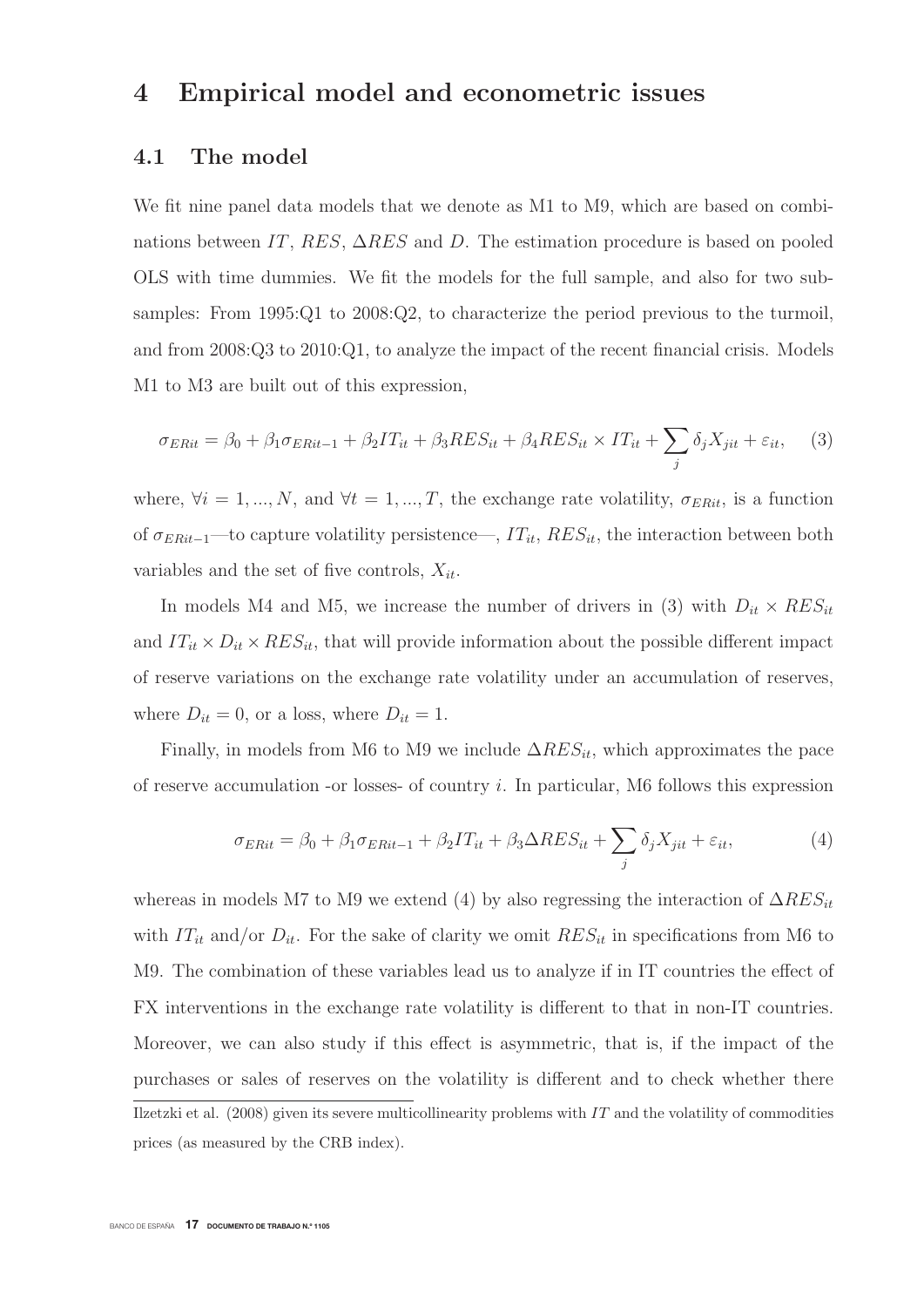has been a punishment for these interventions under an IT regime in the form of higher exchange rate volatility than in non-IT countries.

Finally, we also estimate the panel model using a six-quarter rolling window.<sup>18</sup> This allows us to analyze the evolution of total effects of positive and negative interventions on IT and non-IT countries along the sample period. These time-varying coefficients let us know, for instance, if these links have changed during the last crisis.

### **4.2 Statistical inference**

As mentioned, we distinguish between (i) countries with IT or not; and, (ii) countries that have lost or accumulated reserves  $(D=1 \text{ or } D=0,$  respectively). Their combination lead to four possible total effects of FX interventions on  $\sigma_{ER}$ , so that we can use their coefficients to perform statistical inference. We calculate these four possible total effects from the sum of the relevant coefficients. Namely, (1) the estimate for  $\Delta RES$  indicates the impact of positive FX interventions performed by a non-IT country, whereas (2) the coefficient of  $\Delta RES + (D \times \Delta RES)$  indicates that of negative interventions in non-IT countries; (3)  $\Delta RES + (IT \times \Delta RES)$  denotes the effect of positive interventions in IT countries, and, finally (4)  $\Delta RES + (IT \times \Delta RES) + (D \times \Delta RES) + (IT \times D \times \Delta RES)$ stands for the impact of negative interventions in IT countries.

Statistical inference is useful to analyze more formally the significance of the effects of interventions on the exchange rate volatility depending on the IT adoption or on the intervention sign. To this end we propose two Wald-type tests. First, we analyze if the impact of negative interventions held on IT countries is different than that of non-IT countries. To confirm this hypothesis, we test this null,

$$
H_0: \beta_{IT \times \Delta RES} + \beta_{IT \times D \times \Delta RES} = 0,\tag{5}
$$

where  $\beta_i$  denotes the coefficient of the explanatory variable j. If interventions performed by IT counties have a different effect on  $\sigma_{ER}$ , the null in (5) will be rejected. Second, we study if the effect of interventions in IT countries is significatively asymmetric, that is, if negative interventions have a different effect on  $\sigma_{ER}$  than that of positive interventions,

<sup>&</sup>lt;sup>18</sup>The length of the rolling window has been chosen so as to coincide with the post-crisis sample size.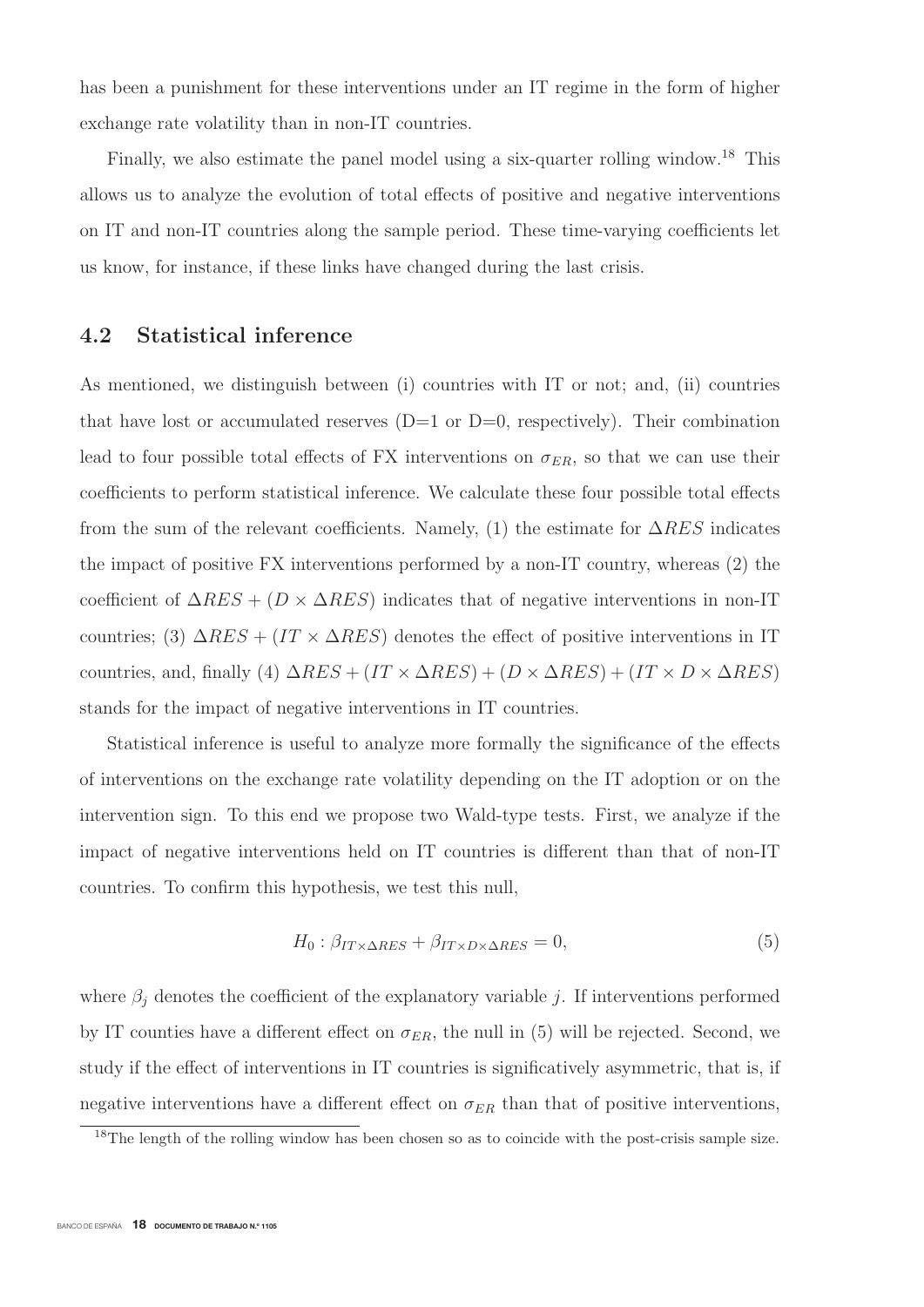by testing this null hypothesis,

$$
H_0: \beta_{D \times \Delta RES} + \beta_{IT \times D \times \Delta RES} = 0 \tag{6}
$$

If interventions are asymmetric, this null will be rejected. In Section 5 we interpret some of these statistics.

#### **4.3 Econometric issues**

As mentioned, our estimation procedure is based on pooled OLS with time dummies. Our estimation approach entails several problems. First, we cannot use country fixed effect dummies, as  $IT$  is time-invariant in certain subperiods, so that country fixed effects would translate to the intercept. However, the set of control variables allows us to control for the unobserved heterogeneity across countries.

Another difficulty in the analysis is the potential for endogeneity biases as a result of reverse causality and omitted variables. Although the Generalized Method of Moments (GMM) estimator of Arellano and Bond (1991) is well-known to tackle endogeneity issues in a dynamic panel data framework, we must discard this procedure, as GMM is only consistent in short panels  $(N \gg T)$ , but this is not our case  $(T = 61$  and  $N = 37)$ .

As regards reverse causality, it could be a concern when analyzing the link between our three main variables. For instance, with respect to the relationship between exchange rate volatility and FX interventions, one can interpret that FX interventions help to manage market uncertainty but, on the other hand, it can be inferred that FX interventions might simply coincide with periods of higher uncertainty, which is precisely the reason to intervene. To further analyze this relation, we have also performed several Hausman-Wu tests (Hausman, 1983; Wu, 1973). According to these tests, we can consider  $\Delta RES$ as exogenous to  $\sigma_{ER}$  in t, as all tests failed to reject the null of exogeneity (these tests are available upon request), so that  $\Delta RES$  would be independent of the errors in the models.<sup>19</sup>

<sup>19</sup>As an additional robustness test of our pooled OLS estimates, we have also tried to address the possible reverse causality biases by also performing instrumental variables (IV) estimators using lagged FX interventions as instruments. We chose these lagged variables as instruments of  $\Delta RES$  as they can be regarded as exogenous to the exchange rate volatility and are correlated with  $\Delta RES$ . However, the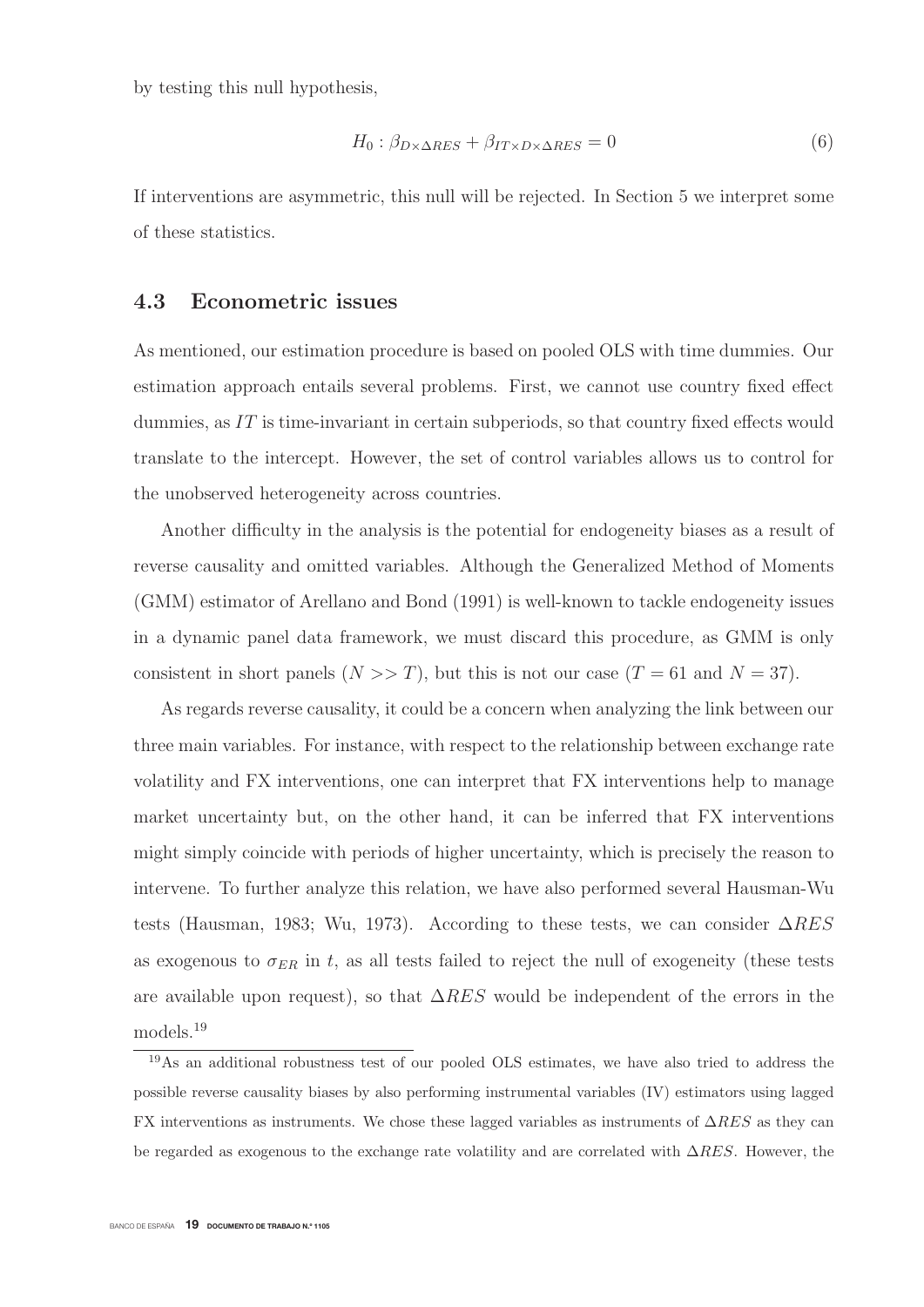On the other hand, the causality relation between the exchange rate volatility and IT adoption seems clearer. Edwards (2007) or Rose (2007) study the effect on the exchange rate volatility of following an IT. However, Gonçalves and Carvalho (2008) analyze the opposite causality relation and show that the volatility of the real exchange rate (as a proxy of adverse shocks) is not statistically significant to explain the probability of IT adoption. Regarding possible omitted variable bias, the set of control variables helps to identify them.

### **5 Empirical results**

### **5.1 The role of IT adoption and** RES

Table 4 reports the estimates for models from M1 to M9 for the whole sample period upper panel—, as well as for the pre-crisis and post-crisis period—central panel and lower panel, respectively—.

Is IT associated with higher exchange rate volatility? As a first result, IT seems to be related to higher  $\sigma_{ER}$ , given the positive and significant coefficients of IT in Table 4. This link is robust across specifications and it is even higher and more significant after the crisis, when this relation exacerbated (as also reported in Table 2). This result is in line with De Gregorio et al. (2005) or Edwards (2007), and contrary to Rose (2007), who concludes that IT does not come at the expense of higher exchange rate volatility. This positive association could be mostly explained by the own exchange rate regime. However, we explicitly exclude this control variable in the model as it is highly correlated with  $IT$ , which leads to serious multicollinearity problems.<sup>20</sup>

As shown in Table 4 there is a negative link between  $RES$  and  $\sigma_{ER}$  for the whole sample and the coefficients, around -0.4 , are quite robust across specifications. It can correlation between  $\Delta RES_t$  and  $\Delta RES_{t-1}$  is relatively low. Also note that in the main results of the IV estimates the effect of  $\sigma_{ERt-1}$  and IT dominates, and prevents identifying the effects of interventions.

 $20$ To prove this a priori assumption, we have added as control variable the exchange rate regime as measured by the monthly coarse classification of Ilzetzki et al. (2008). This index labels countries from 1 to 6 in increasing order according to their degree of exchange rate flexibility. As expected, this control leads to non-significant IT coefficients and multicollinearity.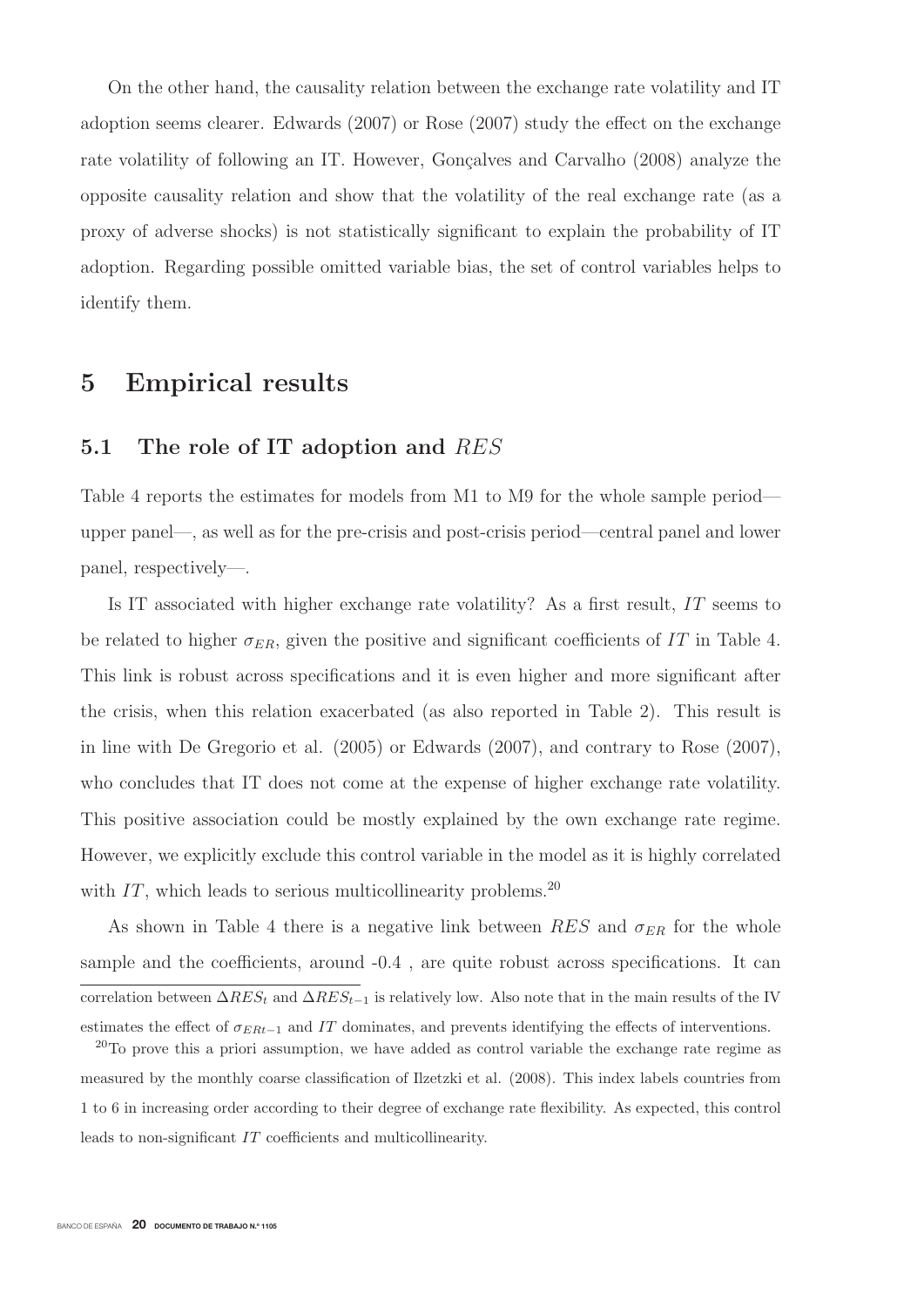be interpreted that higher stocks of reserves coincide with more stable exchange rates. The negative relation is even higher in IT countries, as shown by the estimates of  $IT \times$ RES from M3 to M5. This might be a consequence of the higher flexibility of their exchange rates, which exacerbates the favorable effect of reserve accumulation on  $\sigma_{ER}$ . This negative association cannot be identified after the crisis in non-IT countries, as the estimates for IT countries—usually higher than in non-IT countries—dominate the relation between RES and  $\sigma_{ER}$ .

#### **5.2 The effect of FX interventions on the volatility**

As mentioned, we also distinguish periods of appreciatory pressures (when the central bank buys reserves) from those of depreciatory pressures (when the central bank sells reserves), with D as defined in (2). As shown by the estimates of  $IT \times RES \times D$  in M4 and M5 of Table 4, the negative link between  $RES$  and  $\sigma_{ER}$  seems to be different under appreciatory or depreciatory pressures for the whole sample and for the pre-crisis period in IT countries. That is, under depreciatory pressures, those IT countries with a higher buffer of foreign reserves have a lower exchange rate volatility.

Models from M6 to M9 in Table 4 report the results that directly involve  $\Delta RES$ . The analysis of the impact of FX interventions on the exchange rate volatility is particularly relevant. As already stated, EMEs intervene very frequently, even under IT, as a common way to stabilize the exchange rate. We have three main results. First, FX interventions seem to lower the exchange rate volatility only in IT countries, whereas, surprisingly, in non-IT countries interventions are not significant. This result is robust across subsamples. In fact, we clearly reject the null hypothesis in (5), so that negative interventions in IT and non-IT countries have a different impact on the volatility. $21$ 

Second, regarding the sign of interventions, the sales of reserves tend to be significant in IT countries in both subsamples (the estimates of  $IT \times D \times \Delta RES$  are negative and significant).<sup>22</sup> After the crisis positive interventions are also significant. However,

<sup>21</sup>The p-value associated with the joint Wald-type test for M9 is 0.008.

<sup>&</sup>lt;sup>22</sup>Under a negative intervention,  $IT \times D \times \Delta RES$  is negative, so that a positive coefficient implies a negative effect on  $\sigma_{ER}$ .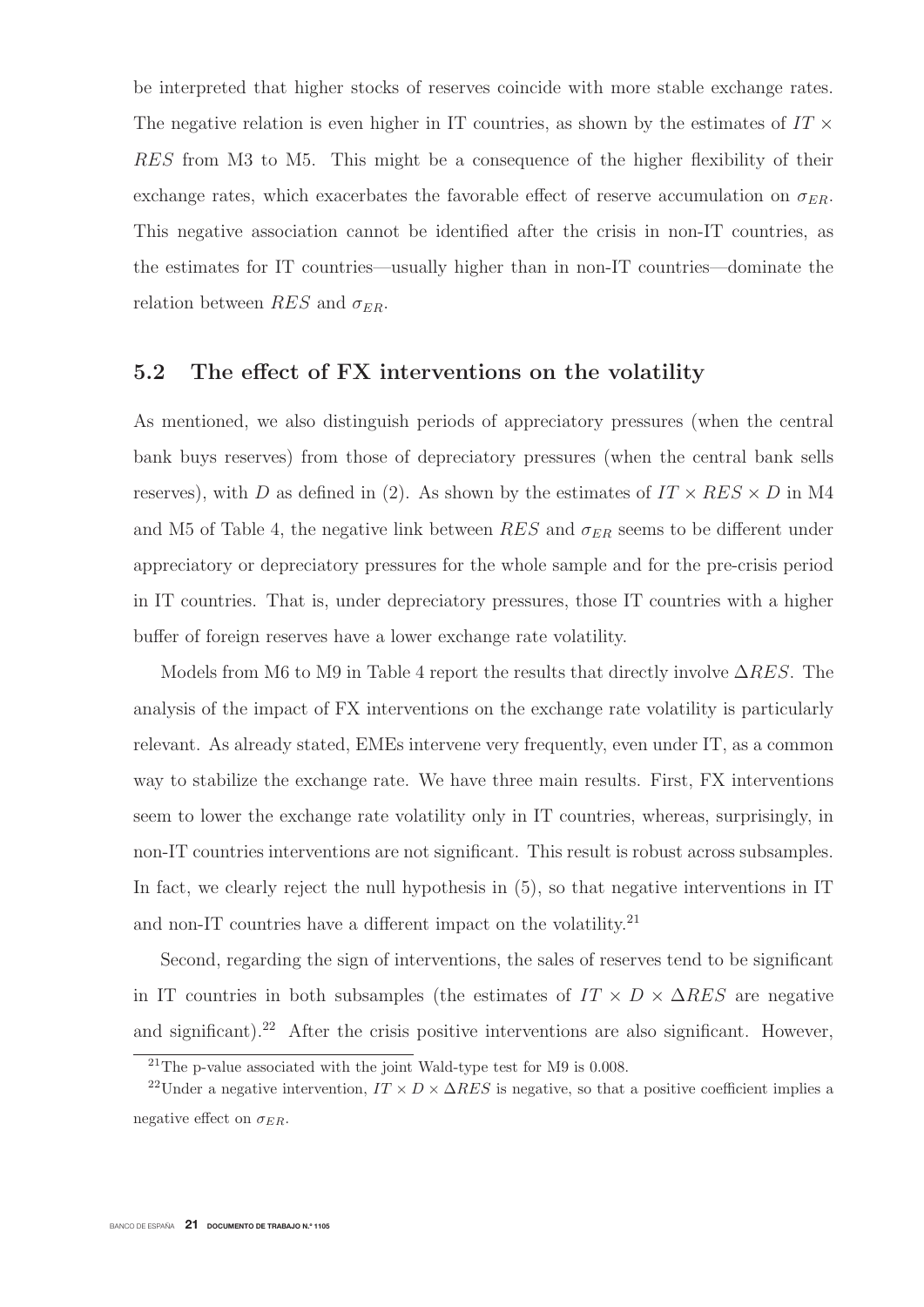both effects are asymmetric in the sense that the impact of negative interventions is significatively different than that of positive interventions, as confirmed by the test of the null in  $(6).^{23}$ 

Finally, in IT countries, the total effect of lower reserves on the exchange rate volatility increases after the crisis, as shown by the sum of coefficients,  $\Delta RES + (IT \times \Delta RES) +$  $(D \times \Delta RES) + (IT \times D \times \Delta RES).$ 

We complete this analysis with the study of the time-varying effect of negative and positive FX interventions on the exchange rate volatility in IT and non-IT countries. Figure 1 and Figure 2 represent the coefficients of the total effects of negative and positive interventions, respectively, obtained after fitting again the panel using a six-quarter rolling window. According to Figure 1, in non-IT countries the effect of negative interventions is negative (that is, sales of foreign reserves are associated even with greater exchange rate volatility) or close to zero at the end of the sample, although this effect is not significant.<sup>24</sup> Meanwhile, since  $2005$  in IT countries this link is increasingly positive and significant. Thus, Figure 1 confirms previous results in the sense that negative interventions seem to be useful to lower the exchange rate volatility, especially in the last part of the sample, whereas in non-IT countries these interventions have a limited role in shaping the volatility.

On the other hand, Figure 2, that represents the coefficients of the rolling window estimates for IT and non-IT countries under positive interventions, illustrates that in non-IT countries this effect is around zero along the sample. Nevertheless, in IT countries the total coefficient becomes negative, especially since  $2008<sup>25</sup>$  Again, these conclusions confirm our previous results.

All in all, our results support the role of FX interventions in IT countries, especially during crisis periods. Our outcomes also express some doubts about the effectiveness of

<sup>&</sup>lt;sup>23</sup>We reject the null hypothesis of symmetric effects on the exchange rate volatility of positive and negative interventions at 10%, and the p-value of the test for M9 is 0.081.

<sup>&</sup>lt;sup>24</sup>We have also calculated the *t*-values of the sum of coefficients with the delta method. These results are available upon request.

<sup>&</sup>lt;sup>25</sup>The total effect of positive FX interventions is non significant for non-IT countries, whereas in IT countries they are significant since 2008.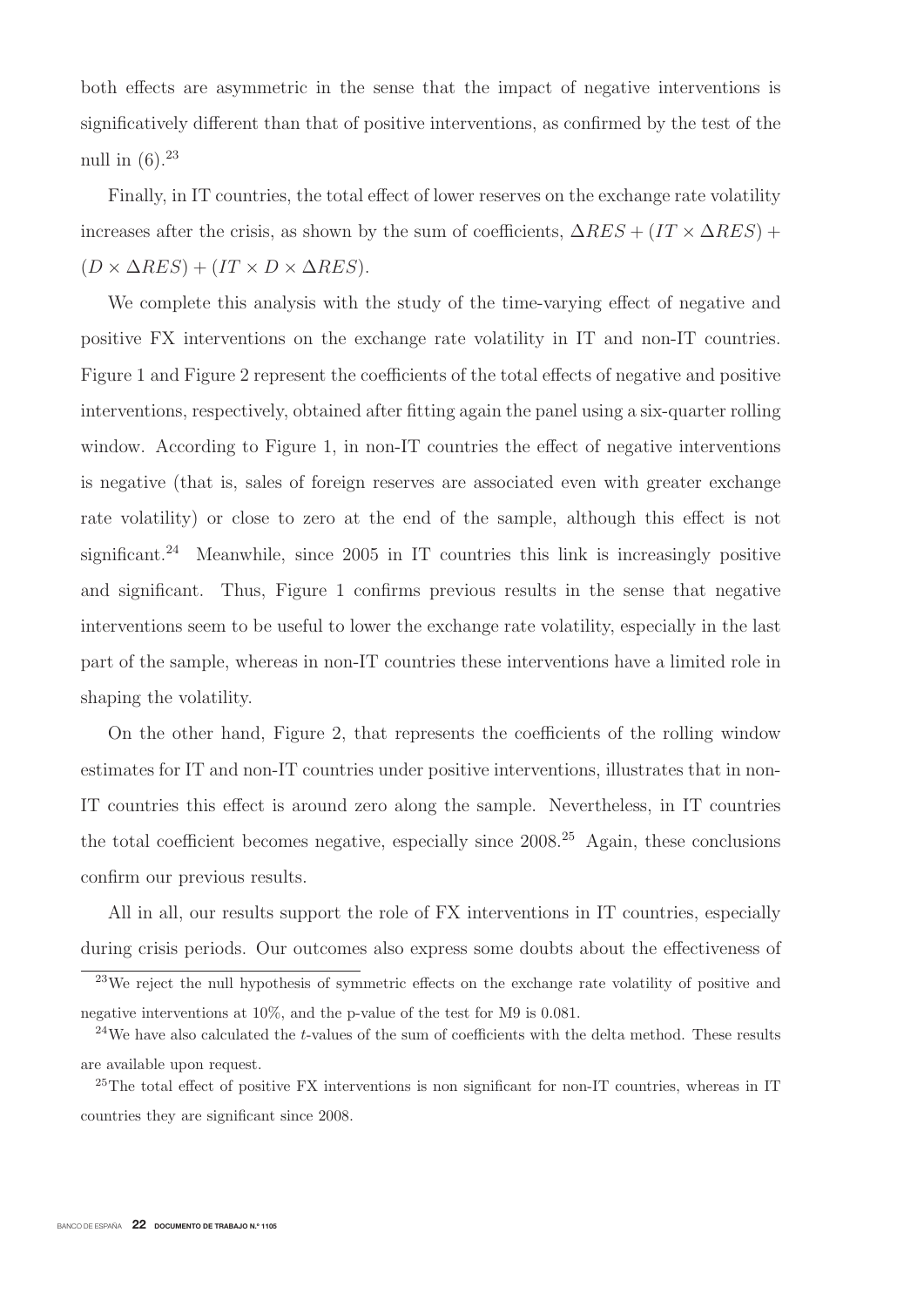FX interventions performed by non-IT countries to reduce the exchange rate volatility. Finally, we do not identify either any significant effect of interventions of IT countries in tranquil periods under appreciatory pressures.

#### **5.3 Analysis by region**

Finally, we also perform the same analysis by region, namely Latin America, Emerging Asia and Eastern Europe. Tables 5 to 7 report these estimates, respectively.

Regarding Latin America, the main result in Table 5 is that  $IT \times \Delta RES$  and  $IT \times$  $D \times \Delta RES$  are significant in the post-crisis period. That is, FX interventions carried out by IT countries during the crisis were associated with lower  $\sigma_{ER}$ , which is again a result favorable to the use of FX interventions during crisis times in IT countries. On the other hand, the positive link between IT and  $\sigma_{ER}$  is identified only in the post-crisis period. One possible interpretation might be that before the crisis  $\sigma_{ER}$  has extreme values in some non-IT and IT countries—before IT adoption—corresponding to different domestic crisis episodes (for instance, Argentine, Mexico or Brazil). Finally, in Latin America the negative relation between RES and  $\sigma_{ER}$  is stronger in IT countries, but only in the pre-crisis period, when a considerable amount of reserves was accumulated.

According to the estimates for Emerging Asia in Table 6, IT loses its significance in the post-crisis period. Besides, RES is only significant in the post-crisis period and its coefficient is higher than for the whole country sample and  $\Delta RES$  plays no role neither for IT nor non-IT countries. Finally, regarding Eastern Europe, the positive link between IT and  $\sigma_{ER}$  is only identified in the pre-crisis period, as reported in Table 7. However, we do not find any significant relation between RES and the exchange rate volatility and, as in Emerging Asia,  $\Delta RES$  is not significant in any specification, as far as these estimates seem to be dominated by the dynamics of  $\sigma_{ERt-1}$ . All in all, the full sample results for the post-crisis period regarding  $\Delta RES$  reported in Table 4 seem to be dominated by certain counties from our Latin American sample.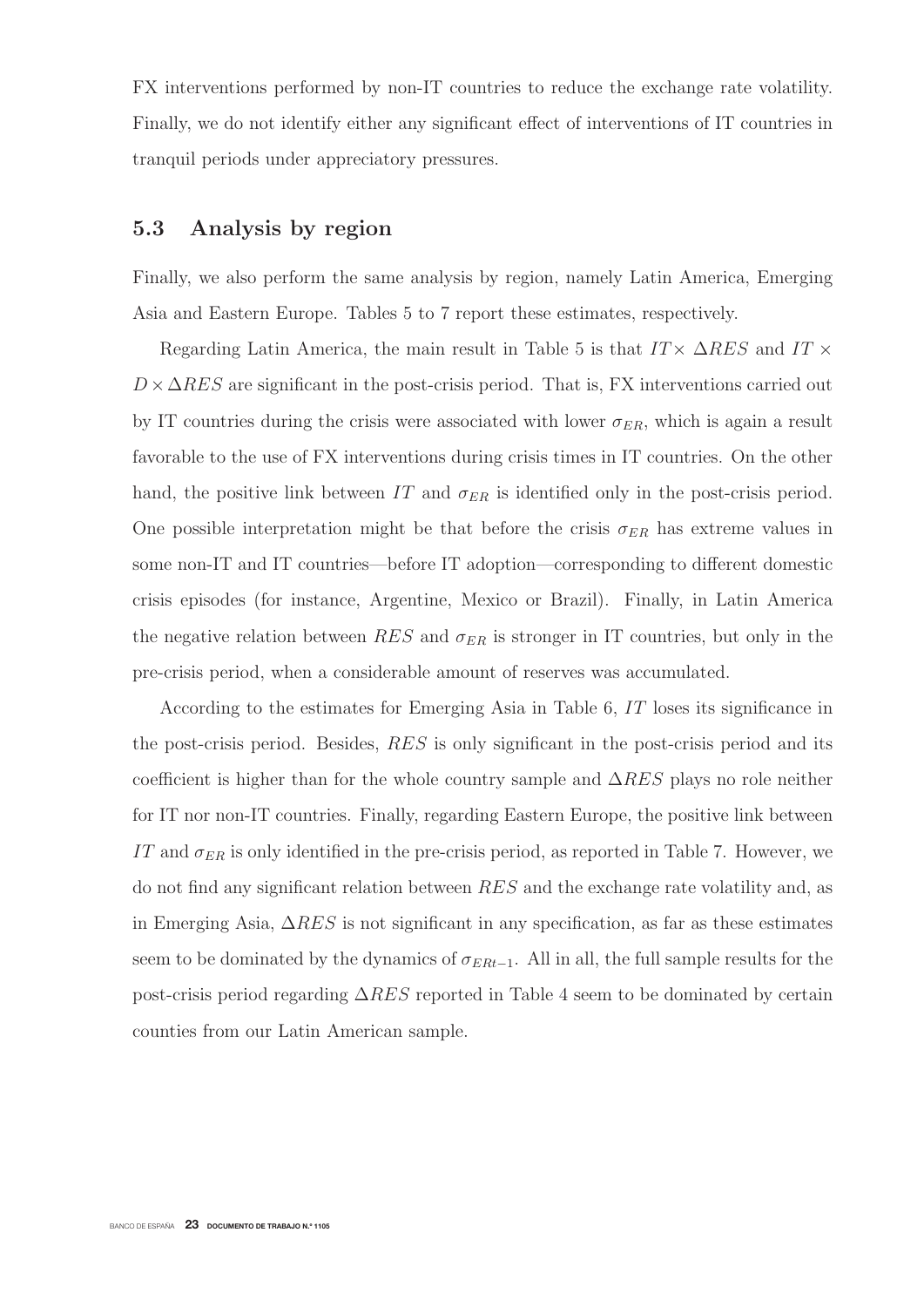### **6 Conclusions**

In this paper we have analyzed empirically the link between exchange rate volatility, IT and FX interventions. As far as in practice most central banks with IT have tried to conduct monetary policy with some form of price stabilization objective and also manage movements in its currency ("flexible IT"), these FX interventions might have implications for monetary policy and the use of policy rules. In this sense, "flexible IT" imply a departure from the corner solutions derived from the "impossibility Holy Trinity" of fixed exchange rates, independent monetary policy and perfect capital mobility and have several broad implications for the role of the exchange rate in IT countries.

To analyze this question we estimate a panel data model for 37 IT and non-IT EMEs. We study the impact of IT adoption and foreign reserve movements—that we roughly interpret as FX interventions—on the exchange rate volatility. We also perform this analysis for the period previous to the onset of the financial crisis and the subsequent sub-sample. This exercise is useful to disentangle if IT does make a difference in terms of the impact of FX interventions on the exchange rate volatility.

We confirm that exchange rates are more volatile under IT than under other regimes in EMEs, which is against the results in Rose (2007). However, we also show that FX interventions in IT countries do play a useful role in containing the exchange rate volatility, especially the negative ones (sales of foreign reserves). This outcome is particularly significant after the onset of the recent financial crisis in Latin America. Surprisingly, this role of negative FX interventions in the moderation of the exchange rate volatility is not identified in non-IT countries.

All in all, we support the view that there is some scope for EMEs that have adopted IT to interpret the implementation of their IT mechanisms with certain degree of flexibility. Thus, "flexible IT" regimes are not only sustainable, but also FX interventions performed under this scheme are even more effective than those of non-IT countries in mitigating extreme volatility periods. However, there is still some room for future research to analyze if these episodes of heavy FX interventions have not undermined the credibility of these central banks.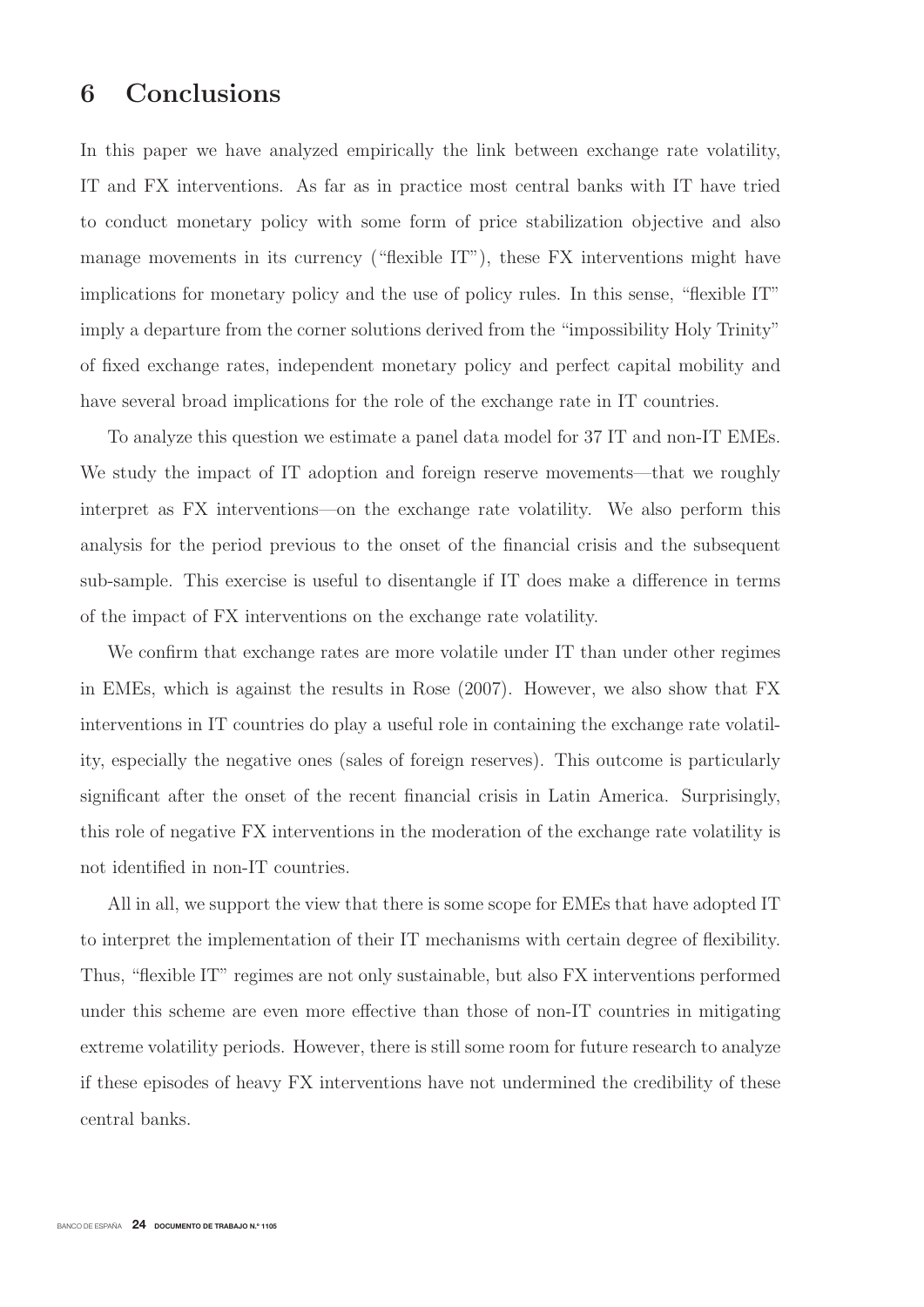|                | Inflation targeters | Non-inflation targeters |           |
|----------------|---------------------|-------------------------|-----------|
| Brazil         | Peru                | Albania                 | Guatemala |
| Colombia       | Philippines         | Algeria                 | India     |
| Czech Republic | Poland              | Argentina               | Jamaica   |
| Chile          | Romania             | Cambodia.               | Malaysia  |
| Ghana          | Slovak Republic     | China                   | Morocco   |
| Hungary        | South Africa        | Costa Rica              | Russia    |
| Indonesia      | South Korea         | Croatia                 | Singapore |
| Israel         | Thailand            | Dominican Republic      | Ukraine   |
| Mexico         | Turkey              | Egypt                   | Uruguay   |
|                |                     |                         | Vietnam   |

## **Appendix A: Country list**

## **Appendix B: Definition of variables and data sources**

• IT: Dummy variable that is one if the country had a formal IT in that quarter. Source: IMF (2005) and Little and Romano (2009).

• Reserves,  $RES_{it}$ : Foreign exchange reserves over nominal GDP in US dollars. Source: International Financial Statistics (IMF).

• Openness: Exports plus imports as a percentage of GDP. Source: International Financial Statistics (IMF), Datastream and national sources.

• Current account: Current account as a percentage of GDP. Source: International Financial Statistics (IMF), Datastream and national sources.

• Population: Logarithm of population (thousand persons). Source: World Economic Outlook (IMF).

• GDP per capita: Gross domestic product based on purchasing-power-parity (PPP) per capita. Source: World Economic Outlook (IMF).

• VIX: Implicit volatility of the S&P 500 index. Source: Datastream.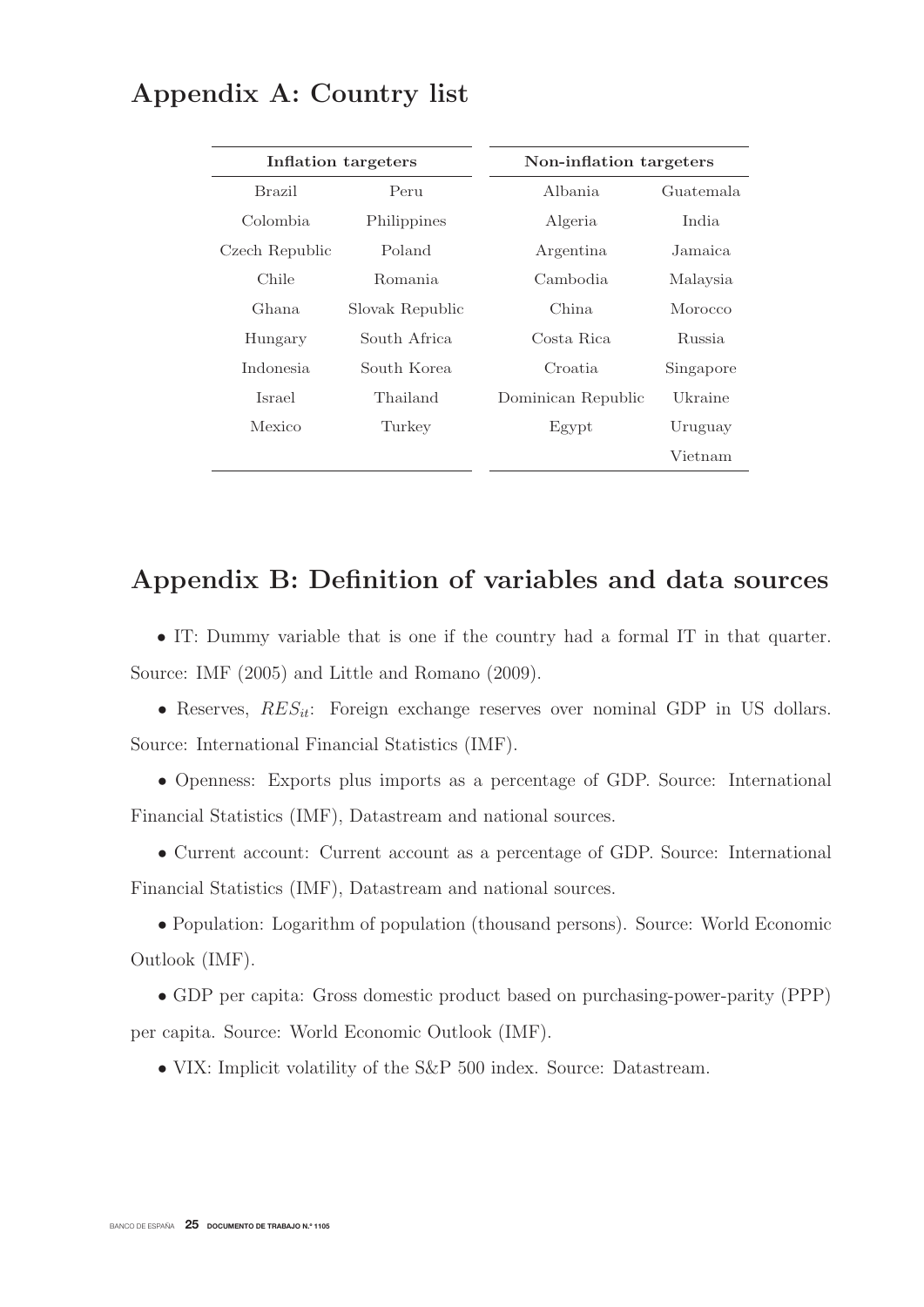## References

- [1] AIZENMAN, J., M. HUTCHISON and I. NOY (2008). Inflation targeting and real exchange rates in emerging markets, NBER Working Paper No. 14561.
- [2] ARELLANO, M., and S. R. BOND (1991). "Some tests of specification for panel data: Monte Carlo evidence and an application to employment equations", Review of Economic Studies. 58, pp. 277-298.
- [3] BALL, L., and N. SHERIDAN (2005). "Does Inflation Targeting Matter?", in B. Bernanke and M. Woodford (eds.), The Inflation Targeting Debate, The University of Chicago Press, Chicago, pp. 249-276.
- [4] BERNANKE, B., T. LAUBACH, A. POSEN and F. MISHKIN (1999). Inflation targeting: Lessons from the international experience. Princeton, NJ: Princeton University Press.
- [5] BRITO, R., and B. BYSTEDT (2010). "Inflation targeting in emerging economies: panel evidence", Journal of Development Economics, 91, pp. 198-210.
- [6] CALVO, G., and C. REINHART (2002). "Fear of floating", Quarterly Journal of Economics, 117, pp. 379-408.
- [7] CARRANZA, L., J. E. GALDÓN-SÁNCHEZ and J. GÓMEZ-BISCARRI (2009). "Exchange rate and inflation dynamics in dollarized economies", Journal of Development Economics, 89, pp. 98-108.
- [8] DE CARVALHO, I. (2010. Inflation targeting and the crisis: An empirical assessment, IMF Working Paper 10/45.
- [9] CAVOLI, T. (2008). "The exchange rate and optimal monetary policy rules in open and developing economies: some simple analytics", Economic Modelling, 25, pp. 1011-1021.
- $[10]$   $(2009)$ . "Is fear of floating justified? The East Asia experience", *Journal of Policy* Modeling, 31, pp. 1-16.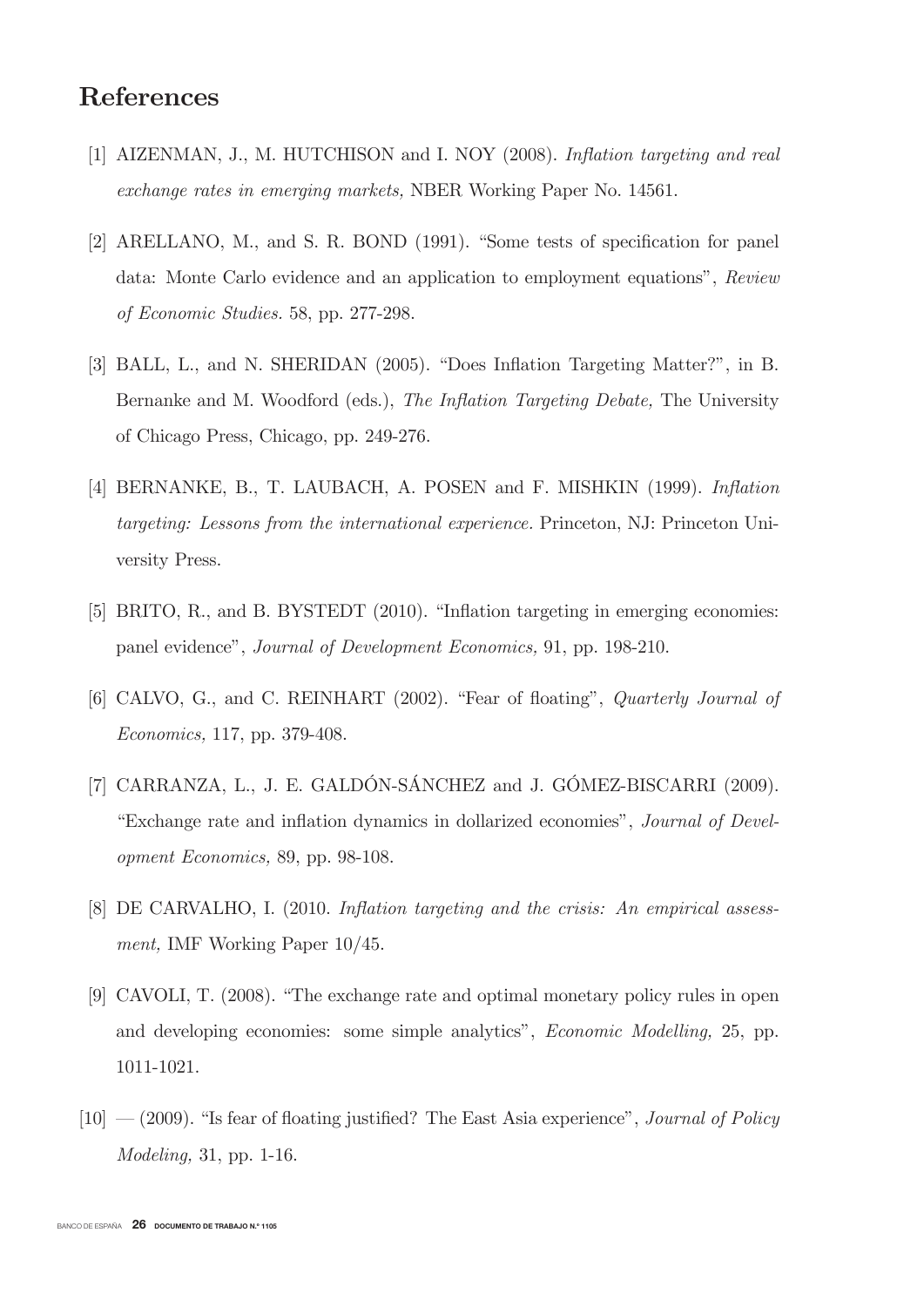- [11] CHANG, R. (2008). Inflation targeting, reserves accumulation, and exchange rate management in Latin America, Borradores de Economía 487, Banco de la República de Colombia.
- [12] CORDERO, J. (2009). "Inflation targeting and the real exchange in a small economy: A structuralist approach", in G. Epstein and E. Yeldan (eds.), Beyond Inflation Targeting, pp. 44-67.
- [13] DOMAC, I., and A. MENDOZA (2004). Is there room for foreign exchange interventions under an inflation targeting framework? Evidence from Mexico and Turkey, World Bank Policy Research Working Paper 3288.
- [14] DOMÍNGUEZ, K. M. (1998). "Central bank intervention and exchange rate volatility", Journal of International Money and Finance, 17, pp. 161-190.
- [15] EDISON, H., P. CASHIN and H. LIANG (2006). "Foreign exchange intervention and the Australian dollar: has it mattered?", International Journal of Finance and Economics, 11, pp. 155-171.
- [16] EDWARDS, S. (2007). "The relationship between exchange rates and inflation targeting revisited", in F. Mishkin and K. Schmidt- Hebbel, K. (eds.), Monetary Policy under Inflation Targeting, Banco Central de Chile, Santiago, pp. 373-413.
- [17] GERŠL, A., and T. HOLUB (2006). "Foreign exchange interventions under inflation targeting: The Czech experience", Contemporary Economic Policy, 24, pp. 475-491.
- [18] GONÇALVES, C. E., and A. CARVALHO (2008). "Who chooses to inflation target?", Economics Letters, 99, pp. 410-413.
- [19] GONÇALVES, C. E, and J. SALLES (2008). "Inflation targeting in emerging economies: What do the data say?", Journal of Development Economics, 85, pp. 312-318.
- [20] DE GREGORIO, J., A.TOKMAN and R. VALDÉS (2005). Flexible exchange rate with inflation targeting in Chile: Experience and issues, Inter-American Development Bank, Working Paper No. 540.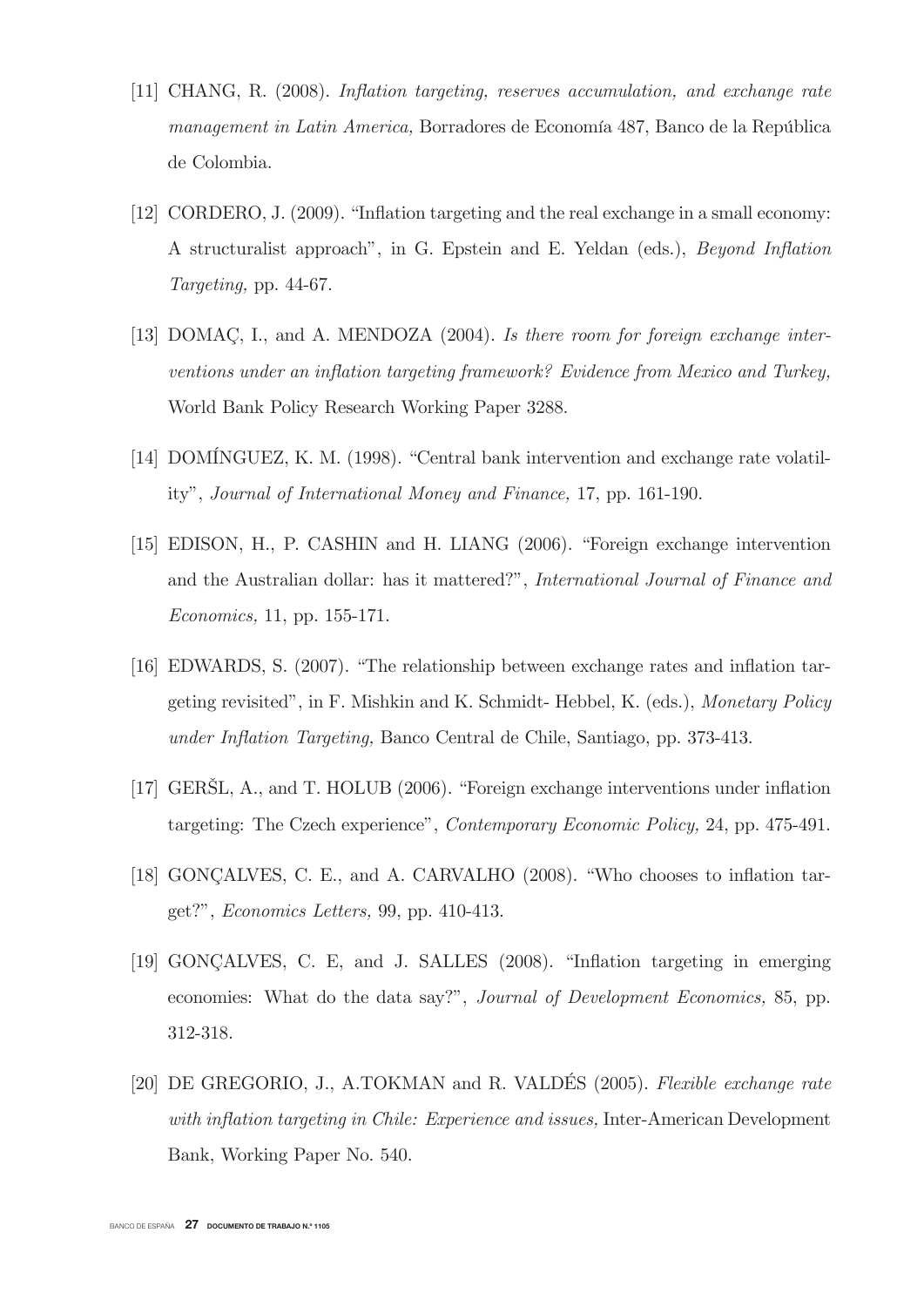- [21] GUIMARÃES, R., and C. KARACADAG (2004). The empirics of foreign exchange intervention in emerging market countries: The cases of Mexico and Turkey, IMF Working Paper 04/123.
- [22] HABERMEIER, K., I. ÖTKER, L. JÁCOME, A. GIUSTINIANI, K. ISHI, D. VÁVRA, T. KISINGAY and F. VÁZQUEZ (2009). Inflation pressures and monetary policy options in emerging and developing countries - A cross regional perspective, IMF Working Paper 06/278.
- [23] HARVEY, A., E. RUIZ and N. SHEPHARD (1994). "Multivariate stochastic variance models", The Review of Economic Studies, 61, pp. 247-264.
- [24] HAUSMAN, J. (1983). "Specification and estimation of simultaneous equation models", in Z. Griliches and M. D. Intrillgator (eds.), Handbook of Econometrics, Vol. I. North-Holland, Amsterdam.
- [25] ILZETZKI, E., C. REINHART and K. ROGOFF (2008). "Exchange rate arrangements into the 21st Century: Will the anchor currency hold?", Quarterly Journal of Economics, pp. 119, 1-48. (Updated database).
- [26] INTERNATIONAL MONETARY FUND (IMF) (2005). "Does inflation targeting work in emerging markets?", in World Economic Outlook, September, pp. 161-186.
- $[27] (2007)$ . Regional Economic Outlook, Asia and Pacific, October.
- [28] KAMIL, H. (2008). Is central bank intervention effective under inflation targeting regimes? The case of Colombia, IMF Working Paper 08/88.
- [29] KIM, S., and J. SHEEN (2002). "The determinants of foreign exchange intervention by central banks: evidence from Australia", Journal of International money and Finance, 21, pp. 619-649.
- [30] KIRNASOVA, T., C. LEITH and S. WREN-LEWIS (2006). "Should central banks target consumer prices or the exchange rate?", The Economic Journal, 116, pp. 208-231.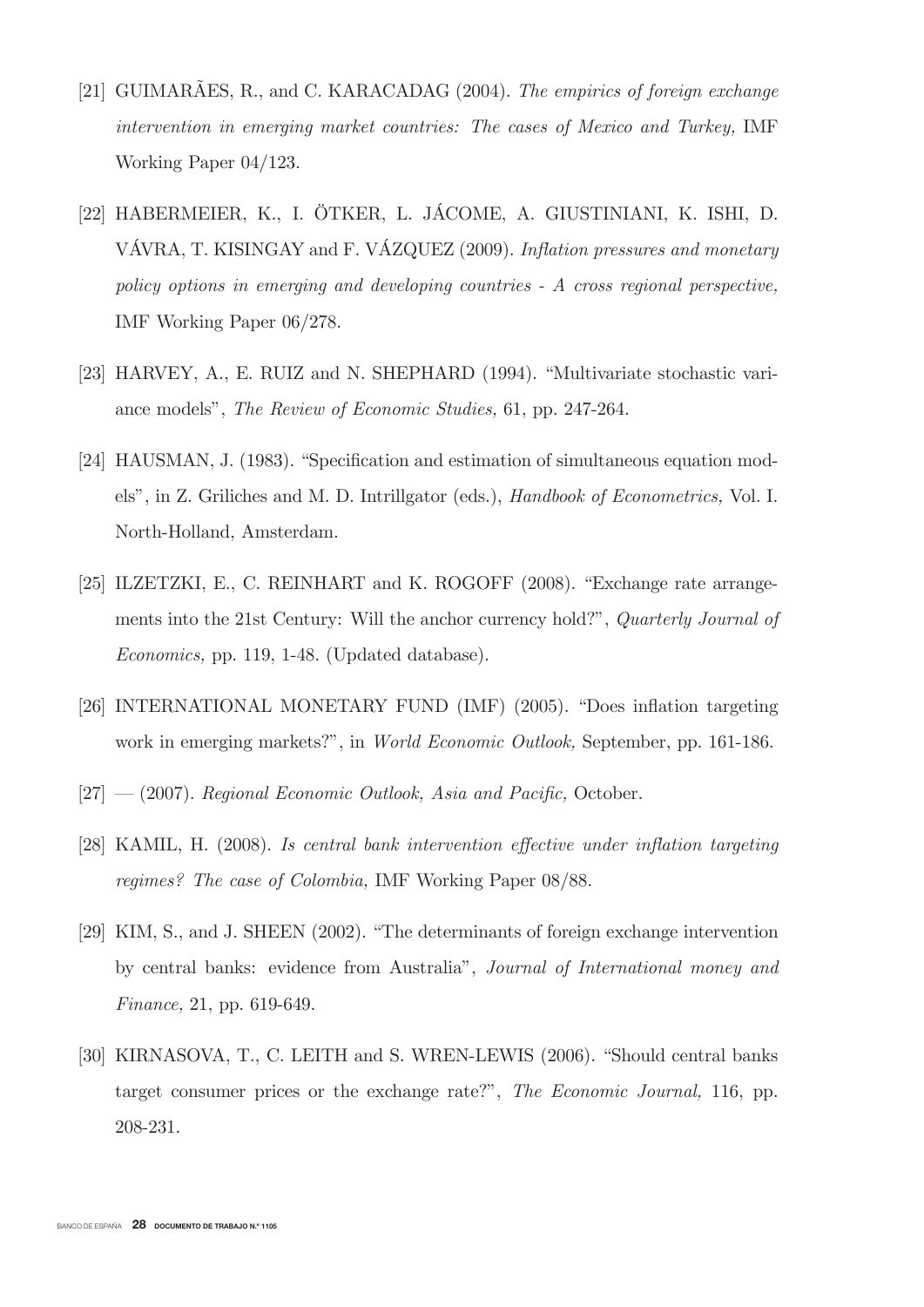- [31] LEVY-YEYATI, E., and F. STURZENEGGER (2007). Fear of Appreciation, KSG Working Paper 07-047, Harvard University.
- [32] LIN, S., and H. YE (2009). "Does inflation targeting make a difference in developing countries?", Journal of Development Economics, 89, pp. 118-123.
- [33] LITTLE, J. S., and T. F. ROMANO (2009). Inflation targeting Central bank practice overseas, Public Policy Briefs No. 08-1, Federal Reserve Bank of Boston.
- [34] MIHOV. I., and A. ROSE (2008). "Is old money better than new? Duration and monetary regimes", Economics: The Open-Access, Open-Assessment E-Journal, 2, 2008-13.
- [35] MINELLA, A., P. SPRINGER DE FREITAS, I. GOLDFAJN and M. K. MUINHOS (2003). "Inflation targeting in Brazil: Constructing credibility under exchange rate volatility", Journal of International Money and Finance, 22, pp. 1015-1040.
- [36] MISHKIN, F., and M. SAVASTANO (2001). "Monetary policy strategies for Latin America", Journal of Development Economics, 66, pp. 415-444.
- [37] MISHKIN, F., and K. SCHMIDT-HEBBEL (2007). "Does inflation targeting make a difference?", in F. Mishkin and K. Schmidt- Hebbel (eds.), Monetary Policy under Inflation Targeting, Banco Central de Chile, Santiago, pp. 291-372.
- [38] OBSTFELD, M., J. C. SHAMBAUGH and A. M. TAYLOR (2005). "The trilemma in history: Tradeoffs among exchange rates, monetary policies, and capital mobility", The Review of Economics and Statistics, 87, pp. 423-438.
- [39] PARRADO, E. (2004). Inflation targeting and exchange rules in an open economy, IMF Working Paper 04/21.
- [40] ROGER, S., J. RESTREPO and C. GARCÍA (2009). Hybrid inflation targeting regimes, IMF Working Paper 09/234.
- [41] ROSE, A. (2007). "A stable international monetary system emerges: Inflation targeting is Bretton Woods, reversed", Journal of International Money and Finance, 26, pp. 663-681.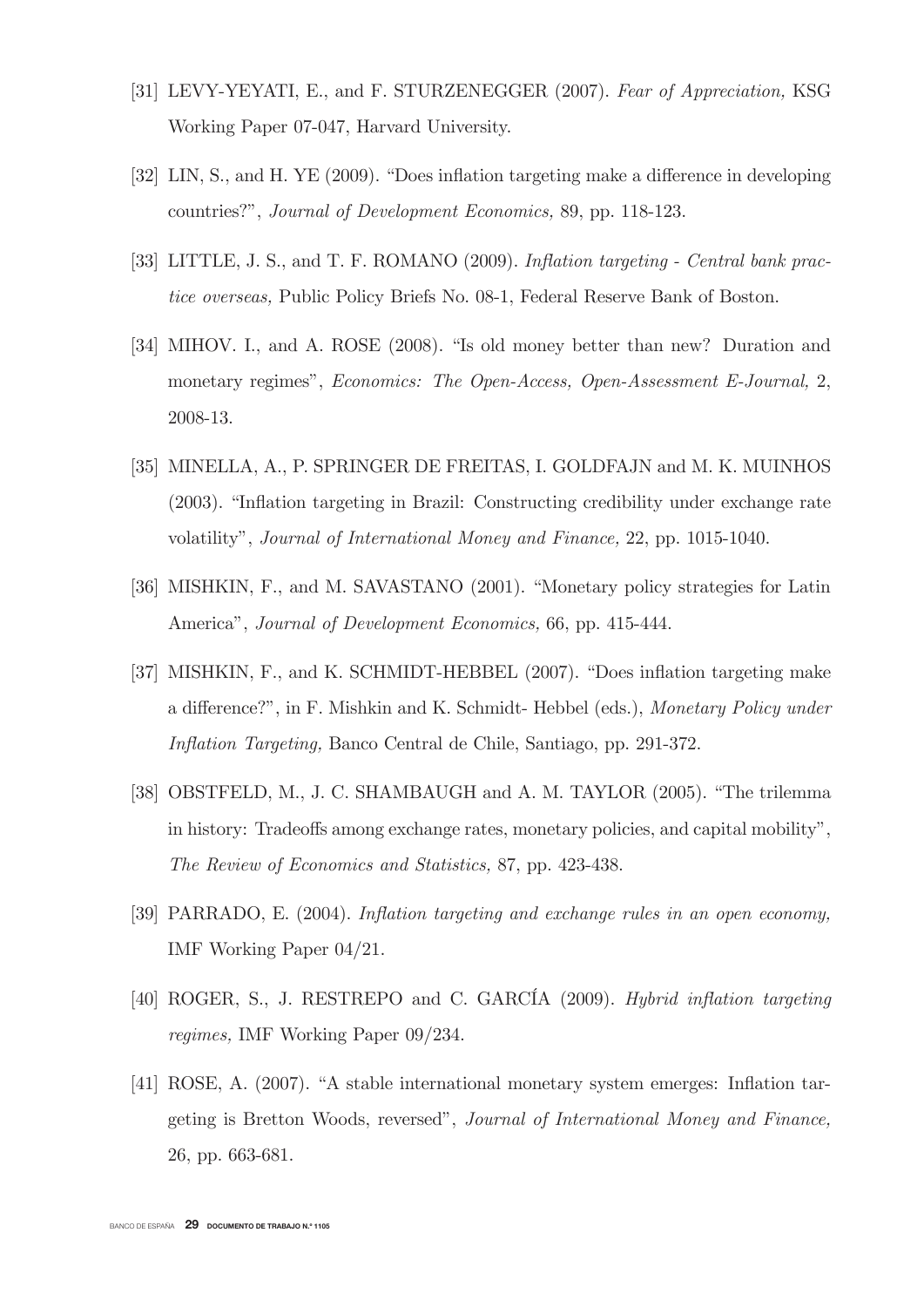- [42] STONE, M., S. ROGER, S. SHIMIZU, A. NORDSTROM, T. KISINBAY and J. RESTREPO (2009). The role of exchange rate in inflation-targeting emerging economies, IMF Ocassional Paper No. 267.
- [43] SVENSSON, L. (2010). Inflation targeting, NBER Working Paper 16654.
- [44] TAYLOR, J. (2000). "Low inflation, pass-through and the pricing power of firms", European Economic Review, 7, pp. 1389-1408.
- [45] WU, D. (1973)."Alternative tests of independence between stochastic regressors and disturbances", Econometrica, 41, pp. 733-750.
- [46] YILMAZKUDAY, H. (2007). "Inflation targeting supported by managed exchange rate", Applied Economics, 39, pp. 2011-2026.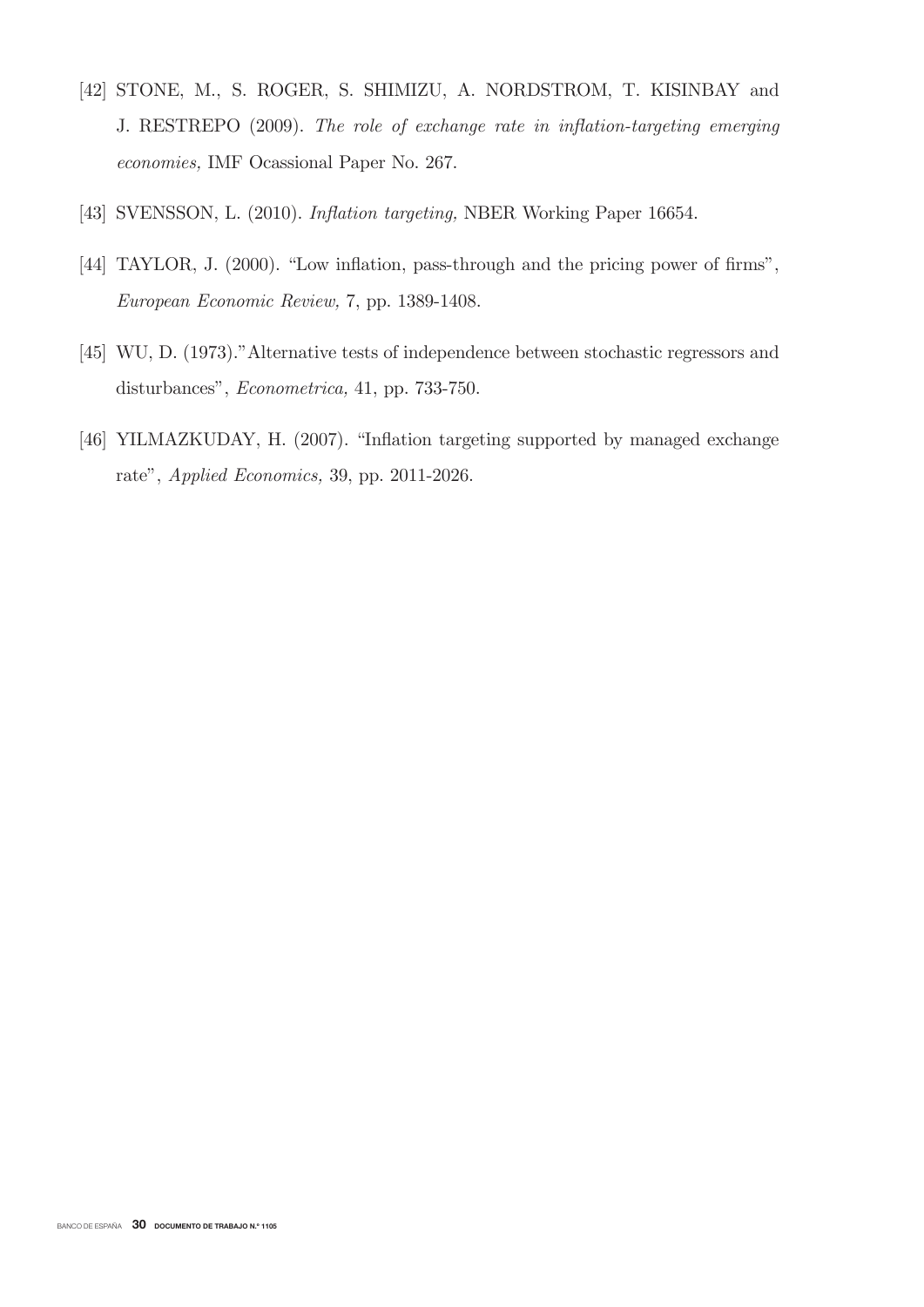Figure 1: Six-quarter rolling window estimates. Total effect of negative FX interventions  $(D = 1)$  on the exchange rate volatility in non-IT (left), and IT countries (right).



Figure 2: Six-quarter rolling window estimates. Total effect of positive FX interventions  $(D = 0)$  on the exchange rate volatility in non-IT (left), and IT countries (right).

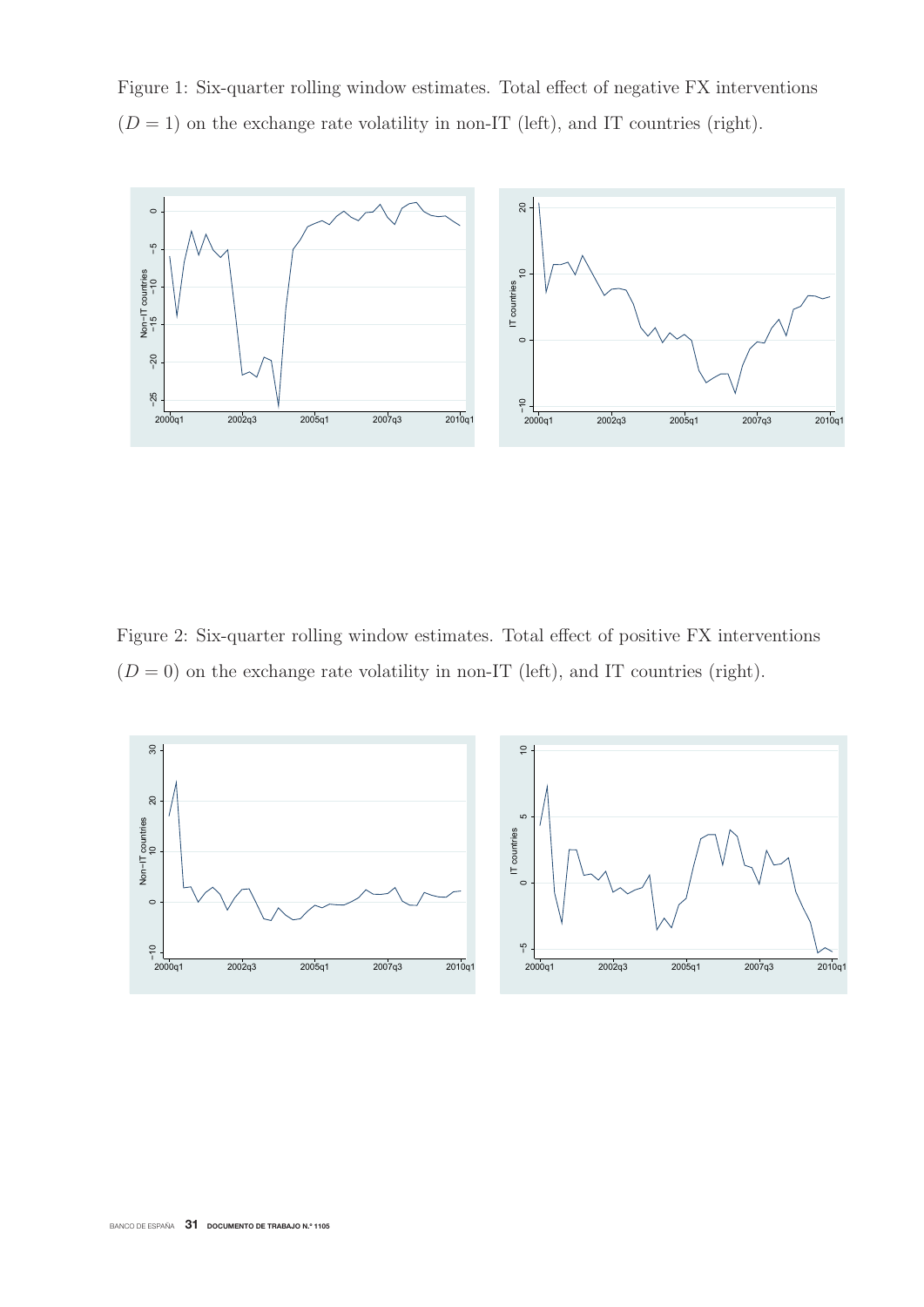|  |  |  |  | Table 1: Date of adoption of the formal IT in emerging markets and current target. |  |  |
|--|--|--|--|------------------------------------------------------------------------------------|--|--|
|  |  |  |  | Sources: IMF (2005), Little and Romano (2009) and national sources.                |  |  |

|                 | IT adoption date | Point target $(\% )$ | Target range $(\% )$ |
|-----------------|------------------|----------------------|----------------------|
| Israel          | Jun. 1997        | None                 | $1 - 3$              |
| Czech Republic  | Jan. 1998        | 3.0                  | ±1.0                 |
| South Korea     | Apr. 1998        | None                 | $3.5 - 4.0$          |
| Poland          | Jan. 1999        | 2.5                  | $\pm 1.0$            |
| <b>Brazil</b>   | Jun. 1999        | 4.5                  | ± 2.0                |
| Chile           | Sep. 1999        | 3.0                  | ±1.0                 |
| Colombia        | Sep. 1999        | None                 | $2 - 4$              |
| South Africa    | Feb. 2000        | None                 | $3-6$                |
| Thailand        | May. 2000        | None                 | $0 - 3.5$            |
| Mexico          | Jan. 2001        | 3.0                  | ±1.0                 |
| Hungary         | Jul. 2001        | 3.0                  | ±1.0                 |
| Peru            | Jan. 2002        | 2.0                  | ±1.0                 |
| Philippines     | Jan. 2002        | None                 | $4-5$                |
| Slovak Republic | Jan. 2005        | None                 | None                 |
| Indonesia       | Jul. 2005        | 5.0                  | ±1.0                 |
| Romania         | Aug. 2005        | 3.5                  | ±1.0                 |
| Turkey          | Jan. 2006        | 7.5                  | ± 2.0                |
| Ghana           | May. 2007        | None                 | $6-8$                |

**IT adoption date Point target (%) Target range (%)**

Source: IMF(2005) and Little and Romano (2009); current IT point target and range target also obtained from national sources. Slovak Republic became non-IT in January 2009 after Euro adoption.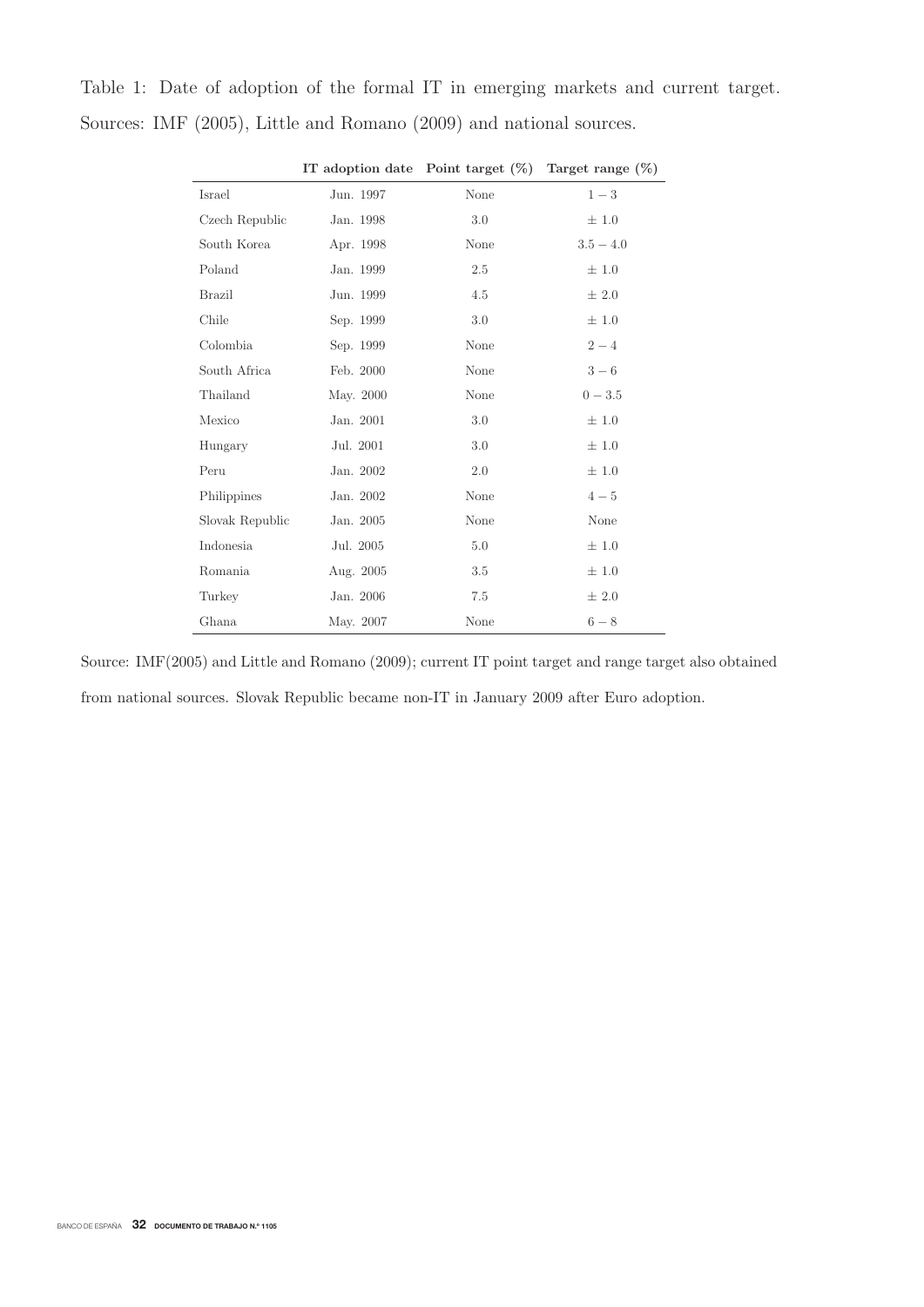Table 2: Summary statistics of  $\sigma_{ER}$ , RES,  $\Delta RES$  and  $D \times \Delta RES$  for a sample of 37 countries (quarterly data, based on nominal exchange rates against the dollar). We consider 2008:Q3 as the date of the beginning of the crisis.

|                       |              |          | Mean     |          | CV       |       | Max      | Min      |          |
|-----------------------|--------------|----------|----------|----------|----------|-------|----------|----------|----------|
|                       |              | IT       | $Non-IT$ | IT       | $Non-T$  | IT    | $Non-IT$ | IT       | $Non-T$  |
| $\sigma_{ER}$         | Full sample  | 0.643    | 0.507    | 0.676    | 1.289    | 4.507 | 8.637    | 0.041    | 0.000    |
|                       | Pre crisis   | 0.565    | 0.501    | 0.561    | 1.331    | 2.818 | 8.637    | 0.041    | 0.000    |
|                       | After crisis | 0.971    | 0.575    | 0.676    | 0.861    | 4.507 | 4.251    | 0.141    | 0.000    |
| RES                   | Full sample  | 0.167    | 0.186    | 0.444    | 0.984    | 0.505 | 1.026    | 0.036    | 0.006    |
|                       | Pre crisis   | 0.164    | 0.177    | 0.420    | 0.987    | 0.415 | 1.026    | 0.036    | 0.006    |
|                       | After crisis | 0.187    | 0.285    | 0.502    | 0.830    | 0.505 | 1.018    | 0.082    | 0.041    |
| $\triangle RES$       | Full sample  | 0.002    | 0.002    | 7.311    | 6.916    | 0.086 | 0.080    | $-0.043$ | $-0.101$ |
|                       | Pre crisis   | 0.001    | 0.003    | 11.521   | 5.312    | 0.086 | 0.080    | $-0.043$ | $-0.085$ |
|                       | After crisis | 0.005    | $-0.003$ | 3.550    | $-7.871$ | 0.061 | 0.069    | $-0.028$ | $-0.101$ |
| $D \times \Delta RES$ | Full sample  | $-0.003$ | $-0.004$ | $-1.833$ | $-2.162$ | 0.000 | 0.000    | $-0.043$ | $-0.101$ |
|                       | Pre crisis   | $-0.003$ | $-0.003$ | $-1.848$ | $-2.148$ | 0.000 | 0.000    | $-0.043$ | $-0.085$ |
|                       | After crisis | $-0.004$ | $-0.010$ | $-1.743$ | $-1.639$ | 0.000 | 0.000    | $-0.028$ | $-0.101$ |

Summary statistics of the exchange rate volatility based on nominal exchange rates against the dollar  $(\sigma_{ER})$ , the stock of foreign reserves (RES); FX interventions ( $\Delta RES$ ) and negative FX interventions  $(D \times \Delta RES)$ . CV: coefficient of variation (standard deviation / mean); Max: Maximum; Min: Minimum.

Table 3: Correlation matrix

|                       | $\sigma_{ER}$ | IT       | <b>RES</b> | $\Delta RES$ |              | $D \times \Delta RES$ Current account Openness Population GDP per capita VIX |          |              |              |  |
|-----------------------|---------------|----------|------------|--------------|--------------|------------------------------------------------------------------------------|----------|--------------|--------------|--|
| $\sigma_{ER}$         | $\mathbf{1}$  |          |            |              |              |                                                                              |          |              |              |  |
| IT                    | $0.10*$       | 1        |            |              |              |                                                                              |          |              |              |  |
| <b>RES</b>            | $-0.14*$      | $-0.05*$ | 1          |              |              |                                                                              |          |              |              |  |
| $\triangle RES$       | 0.00          | $-0.01$  | $0.12*$    | 1            |              |                                                                              |          |              |              |  |
| $D \times \Delta RES$ | $-0.05*$      | $0.05*$  | $-0.18*$   | $0.74*$      | $\mathbf{1}$ |                                                                              |          |              |              |  |
| Current account       | $-0.06*$      | $-0.08*$ | $0.65*$    | $0.15*$      | $-0.05*$     |                                                                              |          |              |              |  |
| <i>Openness</i>       | 0.03          | 0.01     | $0.11*$    | $-0.04$      | $-0.02$      | $-0.10*$                                                                     |          |              |              |  |
| Population            | $-0.07*$      | $0.08*$  | $-0.14*$   | 0.04         | $0.09*$      | $0.12*$                                                                      | $-0.20*$ | $\mathbf{1}$ |              |  |
| GDP per capita        | $0.05*$       | $0.36*$  | $0.39*$    | $-0.01$      | $-0.10*$     | $0.24*$                                                                      | $0.16*$  | $-0.38*$     | $\mathbf{1}$ |  |
| <b>VIX</b>            | $0.25*$       | $0.05*$  | 0.02       | $-0.03$      | $-0.09*$     | $-0.02$                                                                      | $-0.02$  | 0.01         | $0.05*$      |  |

<sup>∗</sup> significant pairwise correlation at 5%.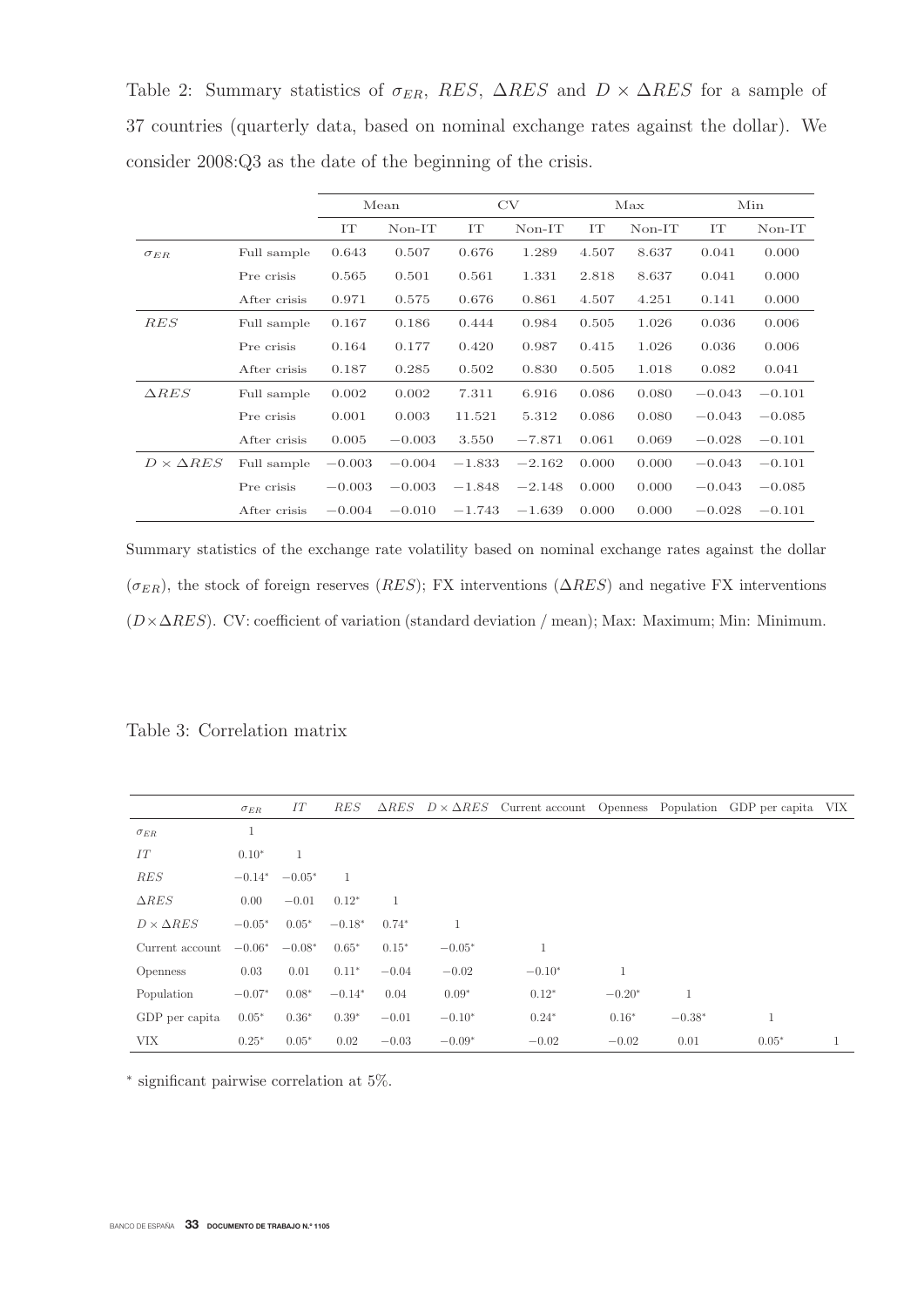Table 4: OLS coefficient estimates from regressions of exchange rate volatility on IT dummy and foreign reserves.

|                                 |           |            |            |               | Total sample |           |           |             |           |
|---------------------------------|-----------|------------|------------|---------------|--------------|-----------|-----------|-------------|-----------|
|                                 | M1        | $\rm M2$   | M3         | $\mathbf{M}4$ | $_{\rm M5}$  | M6        | $\bf M7$  | $_{\rm M8}$ | M9        |
| $\sigma_{ER, t-1}$              | $0.53***$ | $0.52***$  | $0.51***$  | $0.51***$     | $0.51***$    | $0.53***$ | $0.53***$ | $0.53***$   | $0.53***$ |
| $\cal IT$                       | $0.07**$  | 0.05       | $0.15***$  | $0.15***$     | $0.15***$    | $0.07**$  | $0.07**$  | $0.07**$    | $0.10***$ |
| $_{RES}$                        |           | $-0.45***$ | $-0.40***$ | $-0.39**$     | $-0.39**$    |           |           |             |           |
| $IT \times RES$                 |           |            | $-0.56**$  | $-0.56**$     | $-0.54**$    |           |           |             |           |
| $D \times RES$                  |           |            |            | $-0.01$       | $0.01\,$     |           |           |             |           |
| $IT \times D \times RES$        |           |            |            |               | $-0.31*$     |           |           |             |           |
| $\triangle RES$                 |           |            |            |               |              | $-0.57$   | $-0.45$   | 0.70        | 1.70      |
| $IT \times \Delta RES$          |           |            |            |               |              |           | $-0.58$   |             | $-3.32$   |
| $D \times \Delta RES$           |           |            |            |               |              |           |           | $-3.03$     | $-4.85$   |
| $IT \times D \times \Delta RES$ |           |            |            |               |              |           |           |             | $9.30**$  |
| $\cal N$                        | 2048      | 2039       | 2039       | 2039          | 2039         | 2036      | 2036      | 2036        | 2036      |
| $\mathbb{R}^2$                  | 0.39      | 0.40       | 0.40       | 0.40          | 0.40         | 0.39      | 0.39      | 0.39        | 0.39      |
|                                 |           |            |            |               |              |           |           |             |           |
|                                 |           |            |            |               | Pre-crisis   |           |           |             |           |
| $\sigma_{ER, t-1}$              | $0.52***$ | $0.51***$  | $0.51***$  | $0.51***$     | $0.51***$    | $0.53***$ | $0.53***$ | $0.53***$   | $0.52***$ |
| $\cal IT$                       | $0.06*$   | 0.04       | $0.12*$    | $0.12*$       | $0.13*$      | $0.06*$   | $0.06*$   | $0.07*$     | $0.09**$  |
| $_{RES}$                        |           | $-0.48***$ | $-0.44**$  | $-0.44**$     | $-0.44**$    |           |           |             |           |
| $IT \times RES$                 |           |            | $-0.48*$   | $-0.49*$      | $-0.46*$     |           |           |             |           |
| $D \times RES$                  |           |            |            | $0.01\,$      | $\rm 0.02$   |           |           |             |           |
| $IT \times D \times RES$        |           |            |            |               | $-0.35**$    |           |           |             |           |
| $\Delta RES$                    |           |            |            |               |              | $-0.68$   | $-0.82$   | 1.11        | 1.61      |
| $IT \times \Delta RES$          |           |            |            |               |              |           | 0.80      |             | $-1.96$   |
| $D \times \Delta RES$           |           |            |            |               |              |           |           | $-4.49$     | $-6.05$   |
| $IT \times D \times \Delta RES$ |           |            |            |               |              |           |           |             | 8.99**    |
| $\cal N$                        | 1819      | 1810       | 1810       | 1810          | 1810         | 1807      | 1807      | 1807        | 1807      |
| $\mathbb{R}^2$                  | 0.35      | 0.36       | 0.36       | 0.36          | 0.36         | 0.35      | 0.35      | 0.36        | 0.36      |
|                                 |           |            |            |               |              |           |           |             |           |
|                                 |           |            |            |               | Post-crisis  |           |           |             |           |
| $\sigma_{ER, t-1}$              | $0.51***$ | $0.51***$  | $0.48***$  | $0.48***$     | $0.48***$    | $0.51***$ | $0.52***$ | $0.52***$   | $0.50***$ |
| $\cal IT$                       | 0.11      | 0.10       | $0.31***$  | $0.32**$      | $0.32**$     | $0.13*$   | $0.14*$   | $0.12*$     | $0.20**$  |
| RES                             |           | $-0.15$    | $-0.02$    | $-0.05$       | $-0.04$      |           |           |             |           |
| $IT \times RES$                 |           |            | $-0.98**$  | $-0.97**$     | $-0.95*$     |           |           |             |           |
| $D \times RES$                  |           |            |            | 0.08          | 0.10         |           |           |             |           |
| $IT \times D \times RES$        |           |            |            |               | $-0.28$      |           |           |             |           |
| $\triangle RES$                 |           |            |            |               |              | $-1.53$   | $-0.38$   | $-2.50$     | 2.19      |
| $IT \times \Delta RES$          |           |            |            |               |              |           | $-3.49$   |             | $-7.41*$  |
| $D \times \Delta RES$           |           |            |            |               |              |           |           | 1.95        | $-4.05$   |
| $IT \times D \times \Delta RES$ |           |            |            |               |              |           |           |             | $15.82*$  |
| $\cal N$                        | 229       | 229        | 229        | 229           | 229          | $229\,$   | 229       | 229         | 229       |
| $\mathbb{R}^2$                  | 0.57      | 0.57       | 0.58       | 0.58          | 0.58         | 0.57      | 0.57      | 0.57        | 0.58      |

<sup>∗</sup> p < 0.05; ∗∗ p < 0.01; ∗∗∗ p < 0.001; Pooled OLS estimations. Dependent variable: Exchange rate volatility (proxied by the quarterly standard deviation of daily  $r_t$ —log difference of the bilateral exchange rate against the dollar—;  $IT$ : binary dummy,  $IT=1$  if countries have adopted IT;  $RES$ : Foreign reserves over GDP; D: binary dummy,  $D = 1$  if  $\Delta RES < 0$ ; Controls not reported but included: (1) Current account as percentage of GDP; (2) Trade openness; (3) Log of population; (4) GDP per capita; (5) VIX index; Intercept and time controls included but not reported; We consider 2008:Q3 as the start of the financial crisis.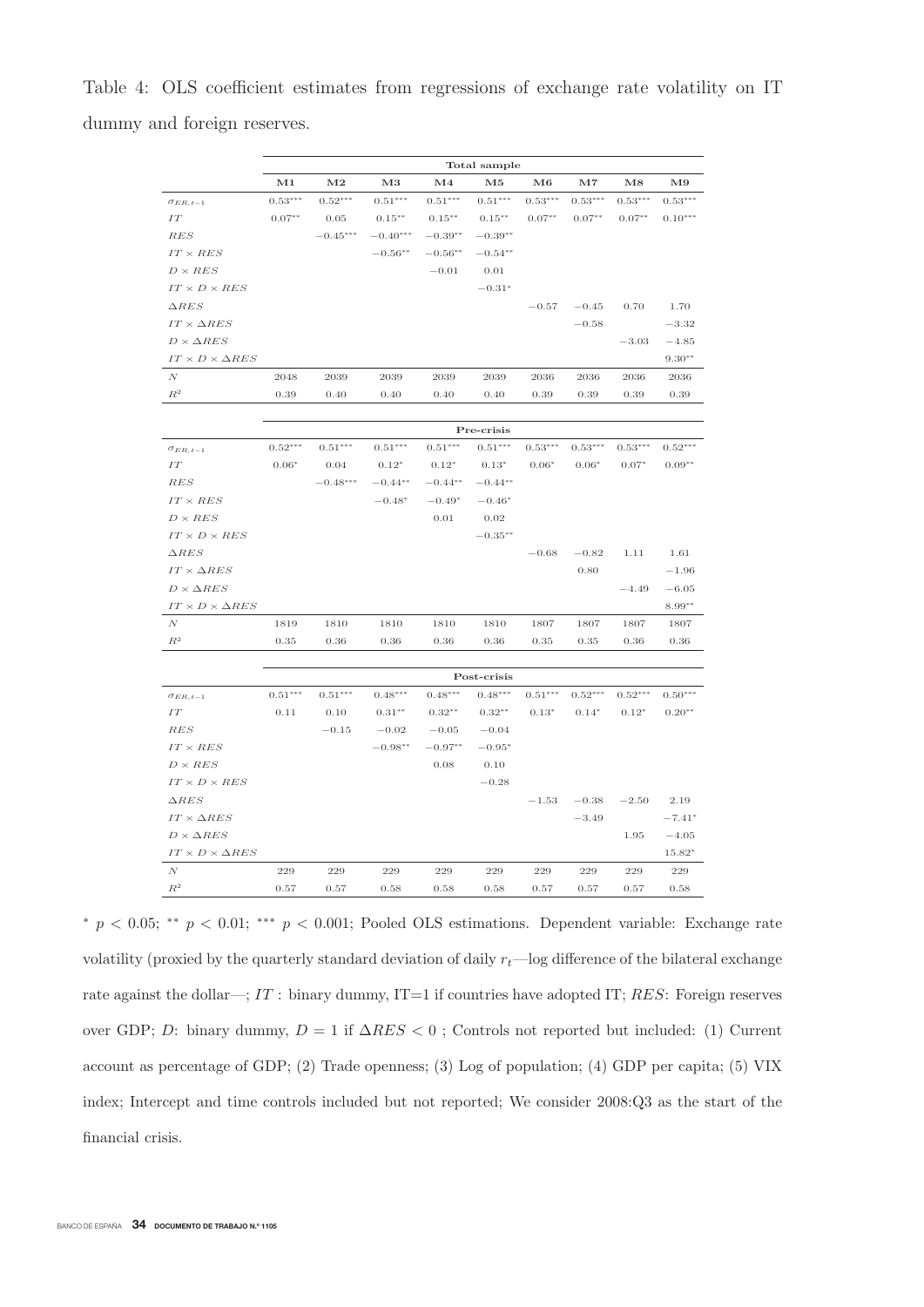Table 5: OLS coefficient estimates from regressions of exchange rate volatility on IT dummy and foreign reserves. Latin America.

|                                 |               |            |               | Latin America: Total sample |               |           |           |             |           |
|---------------------------------|---------------|------------|---------------|-----------------------------|---------------|-----------|-----------|-------------|-----------|
|                                 | $\mathbf{M1}$ | $\bf M2$   | $\mathbf{M}3$ | M <sub>4</sub>              | $\mathbf{M}5$ | M6        | $\bf M7$  | $_{\rm M8}$ | M9        |
| $\sigma_{ER,\,t-1}$             | $0.50***$     | $0.42***$  | $0.42***$     | $0.42***$                   | $0.42***$     | $0.50***$ | $0.50***$ | $0.50***$   | $0.49***$ |
| $\cal IT$                       | 0.03          | 0.11       | 0.04          | 0.04                        | 0.04          | 0.02      | 0.02      | 0.03        | 0.08      |
| RES                             |               | $-2.40***$ | $-2.60***$    | $-2.59***$                  | $-2.63***$    |           |           |             |           |
| $IT \times RES$                 |               |            | 0.56          | 0.57                        | 0.69          |           |           |             |           |
| $D \times RES$                  |               |            |               | $-0.05$                     | 0.10          |           |           |             |           |
| $IT \times D \times RES$        |               |            |               |                             | $-0.88$       |           |           |             |           |
| $\triangle RES$                 |               |            |               |                             |               | $-3.86$   | $-4.94*$  | $-1.64$     | $-0.11$   |
| $IT \times \Delta RES$          |               |            |               |                             |               |           | 4.45      |             | $-4.38$   |
| $D \times \Delta RES$           |               |            |               |                             |               |           |           | $-4.97$     | $-10.78$  |
| $IT \times D \times \Delta RES$ |               |            |               |                             |               |           |           |             | 22.96*    |
| $\cal N$                        | 591           | 591        | 591           | 591                         | 591           | 59        | 591       | 591         | 591       |
| $\mathbb{R}^2$                  | 0.40          | 0.43       | 0.43          | 0.43                        | 0.43          | 0.40      | 0.40      | 0.40        | 0.41      |
|                                 |               |            |               |                             |               |           |           |             |           |
|                                 |               |            |               | Latin America: Pre-crisis   |               |           |           |             |           |
| $\sigma_{ER, t-1}$              | $0.48***$     | $0.41***$  | $0.41***$     | $0.41***$                   | $0.41***$     | $0.48***$ | $0.48***$ | $0.48***$   | $0.48***$ |
| $\cal IT$                       | $-0.01$       | 0.07       | $-0.02$       | $-0.02$                     | $-0.01$       | $-0.01$   | $-0.02$   | $-0.01$     | 0.02      |
| RES                             |               | $-2.42***$ | $-2.66***$    | $-2.66***$                  | $-2.69***$    |           |           |             |           |
| $IT \times RES$                 |               |            | 0.71          | 0.72                        | 0.75          |           |           |             |           |
| $D \times RES$                  |               |            |               | $-0.02$                     | 0.08          |           |           |             |           |
| $IT \times D \times RES$        |               |            |               |                             | $-0.60$       |           |           |             |           |
| $\triangle RES$                 |               |            |               |                             |               | $-4.82*$  | $-5.60*$  | $-1.71$     | $-1.07$   |
| $IT \times \Delta RES$          |               |            |               |                             |               |           | 3.52      |             | $-1.99$   |
| $D \times \Delta RES$           |               |            |               |                             |               |           |           | $-7.20$     | $-10.32$  |
| $IT \times D \times \Delta RES$ |               |            |               |                             |               |           |           |             | 15.00     |
| $\cal N$                        | 524           | 524        | 524           | 524                         | 524           | 524       | 524       | 524         | 524       |
| $R^2$                           | 0.37          | 0.41       | 0.41          | 0.41                        | 0.41          | 0.38      | 0.38      | 0.38        | 0.38      |
|                                 |               |            |               | Latin America: Post-crisis  |               |           |           |             |           |
| $\sigma_{ER,\,t-1}$             | $0.44**$      | $0.31*$    | 0.24          | 0.20                        | 0.21          | $0.43**$  | $0.42**$  | $0.43**$    | $0.42**$  |
| IT                              | 0.19          | $0.37**$   | $0.91***$     | $1.02***$                   | $0.95***$     | 0.19      | 0.20      | $0.21\,$    | $0.34*$   |
| RES                             |               | $-2.64**$  | $-0.46$       | $-0.70$                     | $-0.83$       |           |           |             |           |
| $IT \times RES$                 |               |            | $-3.60**$     | $-4.04**$                   | $-3.28*$      |           |           |             |           |
| $D \times RES$                  |               |            |               | 0.82                        | 1.16          |           |           |             |           |
| $IT \times D \times RES$        |               |            |               |                             | $-1.44$       |           |           |             |           |
| $\triangle RES$                 |               |            |               |                             |               | 3.21      | 1.34      | $-2.82$     | 7.92      |
| $IT \times \Delta RES$          |               |            |               |                             |               |           | 4.20      |             | $-18.72*$ |
| $D \times \Delta RES$           |               |            |               |                             |               |           |           | 9.95        | $-12.66$  |
| $IT \times D \times \Delta RES$ |               |            |               |                             |               |           |           |             | $45.73*$  |
| $\cal N$                        | 67            | 67         | 67            | 67                          | 67            | 67        | 67        | 67          | 67        |
| $\mathbb{R}^2$                  | 0.61          | 0.66       | 0.68          | 0.69                        | 0.70          | 0.61      | 0.62      | 0.62        | 0.67      |

<sup>\*</sup> p < 0.05; \*\* p < 0.01; \*\*\* p < 0.001; Pooled OLS estimations. Dependent variable: Exchange rate volatility (proxied by the quarterly standard deviation of daily  $r_t$ —log difference of the bilateral exchange rate against the dollar—;  $IT$ : binary dummy,  $IT=1$  if countries have adopted IT;  $RES$ : Foreign reserves over GDP; D: binary dummy,  $D = 1$  if  $\Delta RES < 0$ ; Controls not reported but included: (1) Current account as percentage of GDP; (2) Trade openness; (3) Log of population; (4) GDP per capita; (5) VIX index; Intercept and time controls included but not reported; We consider 2008:Q3 as the start of the financial crisis.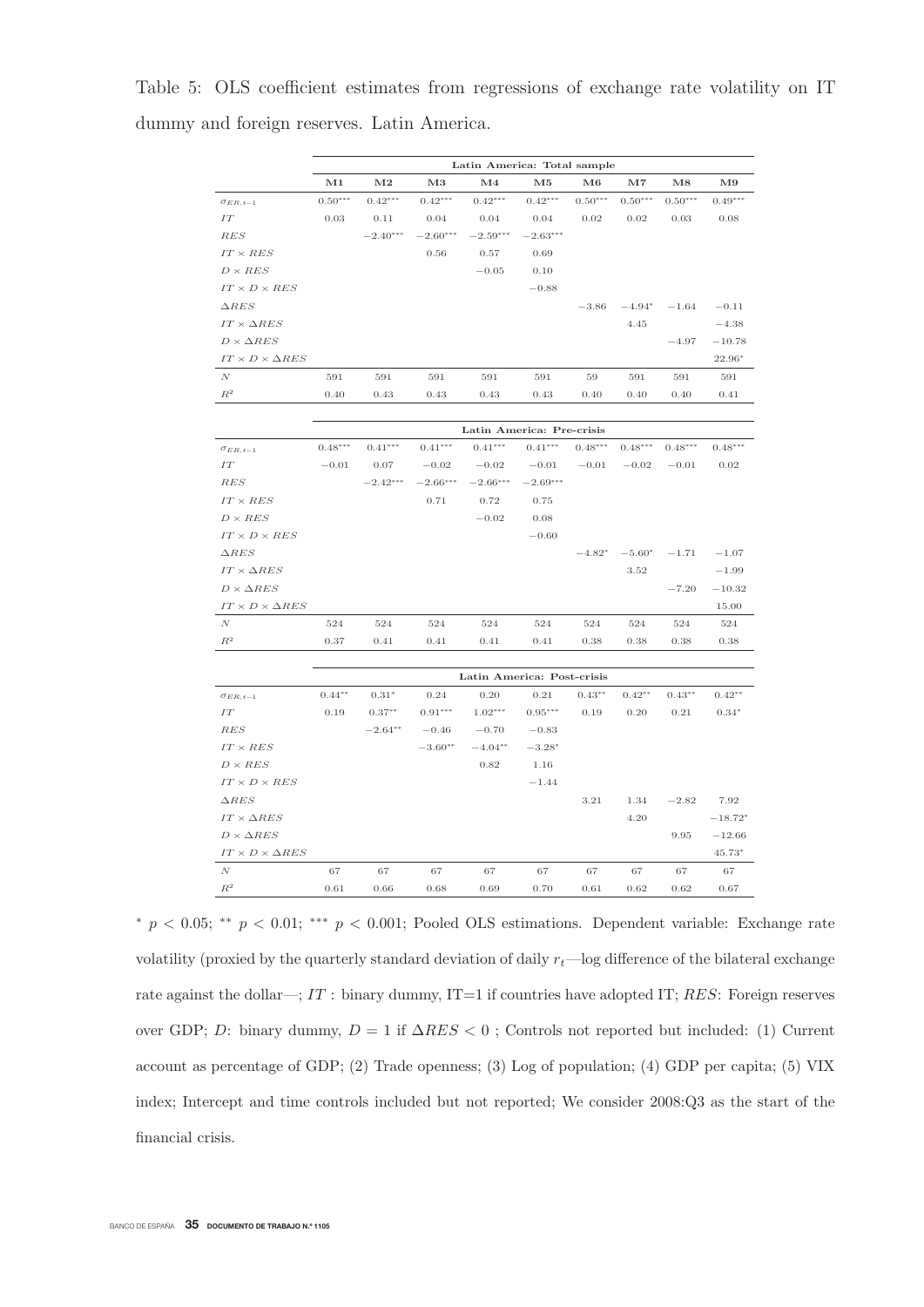Table 6: OLS coefficient estimates from regressions of exchange rate volatility on IT dummy and foreign reserves. Emerging Asia.

|                                 |               |                       |           |               | Asia: Total sample |           |           |           |               |
|---------------------------------|---------------|-----------------------|-----------|---------------|--------------------|-----------|-----------|-----------|---------------|
|                                 | $\mathbf{M1}$ | $\bf M2$              | $\bf M3$  | $\mathbf{M}4$ | $\mathbf{M5}$      | $\bf M6$  | $\bf M7$  | $\bf M8$  | $\mathbf{M9}$ |
| $\sigma_{ER, t-1}$              | $0.65***$     | $0.62^{\ast\ast\ast}$ | $0.62***$ | $0.62***$     | $0.62***$          | $0.66***$ | $0.66***$ | $0.66***$ | $0.66***$     |
| IT                              | $-0.17*$      | $-0.24*$              | $-0.36*$  | $-0.36*$      | $-0.36*$           | $-0.16*$  | $-0.14$   | $-0.16*$  | $-0.14$       |
| RES                             |               | $-1.12*$              | $-1.18*$  | $-1.18*$      | $-1.18*$           |           |           |           |               |
| $IT \times RES$                 |               |                       | 0.50      | 0.49          | 0.49               |           |           |           |               |
| $D \times RES$                  |               |                       |           | $-0.01$       | $-0.01$            |           |           |           |               |
| $IT \times D \times RES$        |               |                       |           |               | $0.21\,$           |           |           |           |               |
| $\triangle RES$                 |               |                       |           |               |                    | $-2.38$   | $-1.66$   | $-2.96$   | $-1.64$       |
| $IT \times \Delta RES$          |               |                       |           |               |                    |           | $-3.91$   |           | $-4.25$       |
| $D \times \Delta RES$           |               |                       |           |               |                    |           |           | 1.44      | $-0.05$       |
| $IT \times D \times \Delta RES$ |               |                       |           |               |                    |           |           |           | 2.15          |
| $\,N$                           | 415           | 415                   | 415       | 415           | 415                | 415       | 415       | 415       | 415           |
| $\mathbb{R}^2$                  | 0.64          | 0.65                  | 0.65      | 0.65          | 0.65               | 0.64      | 0.65      | 0.64      | 0.65          |
|                                 |               |                       |           |               |                    |           |           |           |               |
|                                 |               |                       |           |               | Asia: Pre-crisis   |           |           |           |               |
| $\sigma_{ER, t-1}$              | $0.65***$     | $0.63***$             | $0.63***$ | $0.63***$     | $0.63***$          | $0.65***$ | $0.65***$ | $0.66***$ | $0.66***$     |
| $\cal IT$                       | $-0.18*$      | $-0.24*$              | $-0.45*$  | $-0.45*$      | $-0.45*$           | $-0.18*$  | $-0.17*$  | $-0.18*$  | $-0.18*$      |
| RES                             |               | $-1.00$               | $-1.01$   | $-1.02$       | $-1.02$            |           |           |           |               |
| $IT \times RES$                 |               |                       | 0.95      | 0.94          | 0.94               |           |           |           |               |
| $D \times RES$                  |               |                       |           | $-0.03$       | $-0.04$            |           |           |           |               |
| $IT \times D \times RES$        |               |                       |           |               | 0.21               |           |           |           |               |
| $\Delta RES$                    |               |                       |           |               |                    | $-1.71$   | $-1.58$   | $-2.37$   | $-2.47$       |
| $IT \times \Delta RES$          |               |                       |           |               |                    |           | $-0.87$   |           | 0.09          |
| $D \times \Delta RES$           |               |                       |           |               |                    |           |           | 1.61      | 2.11          |
| $IT \times D \times \Delta RES$ |               |                       |           |               |                    |           |           |           | $-3.45$       |
| N                               | 367           | 367                   | 367       | 367           | 367                | 367       | 367       | 367       | 367           |
| $\mathbb{R}^2$                  | 0.64          | 0.65                  | 0.65      | 0.65          | 0.65               | 0.64      | 0.64      | 0.64      | 0.64          |
|                                 |               |                       |           |               |                    |           |           |           |               |
|                                 |               |                       |           |               | Asia: Post-crisis  |           |           |           |               |
| $\sigma_{ER, t-1}$              | $0.50**$      | $0.22*$               | $0.22*$   | 0.22          | 0.21               | $0.47***$ | $0.55***$ | $0.47**$  | $0.52**$      |
| IT                              | $-0.19$       | $-0.34$               | $-0.40$   | $-0.39$       | $-0.36$            | $-0.17$   | 0.01      | $-0.17$   | 0.11          |
| $\mathbb{RES}$                  |               | $-2.46*$              | $-2.55*$  | $-2.54*$      | $-2.49$            |           |           |           |               |
| $IT \times RES$                 |               |                       | 0.12      | 0.11          | 0.06               |           |           |           |               |
| $D \times RES$                  |               |                       |           | $\rm 0.02$    | 0.02               |           |           |           |               |
| $IT \times D \times RES$        |               |                       |           |               | $-0.38$            |           |           |           |               |
| $\triangle RES$                 |               |                       |           |               |                    | $-6.37$   | $-3.72$   | $-6.78$   | $-2.34$       |
| $IT \times \Delta RES$          |               |                       |           |               |                    |           | $-8.71$   |           | $-11.45$      |
| $D \times \Delta RES$           |               |                       |           |               |                    |           |           | 1.03      | $-1.13$       |
| $IT \times D \times \Delta RES$ |               |                       |           |               |                    |           |           |           | 26.23         |
| $\cal N$                        | 48            | 48                    | 48        | 48            | 48                 | 48        | 48        | 48        | 48            |
| $\mathbb{R}^2$                  | 0.66          | 0.73                  | 0.73      | 0.73          | 0.73               | 0.70      | 0.73      | 0.70      | 0.75          |

<sup>\*</sup>  $p < 0.05$ ; \*\*  $p < 0.01$ ; \*\*\*  $p < 0.001$ ; Pooled OLS estimations. Dependent variable: Exchange rate volatility (proxied by the quarterly standard deviation of daily  $r_t$ —log difference of the bilateral exchange rate against the dollar—;  $IT$ : binary dummy,  $IT=1$  if countries have adopted IT;  $RES$ : Foreign reserves over GDP; D: binary dummy,  $D = 1$  if  $\Delta RES < 0$ ; Controls not reported but included: (1) Current account as percentage of GDP; (2) Trade openness; (3) Log of population; (4) GDP per capita; (5) VIX index; Intercept and time controls included but not reported; We consider 2008:Q3 as the start of the financial crisis.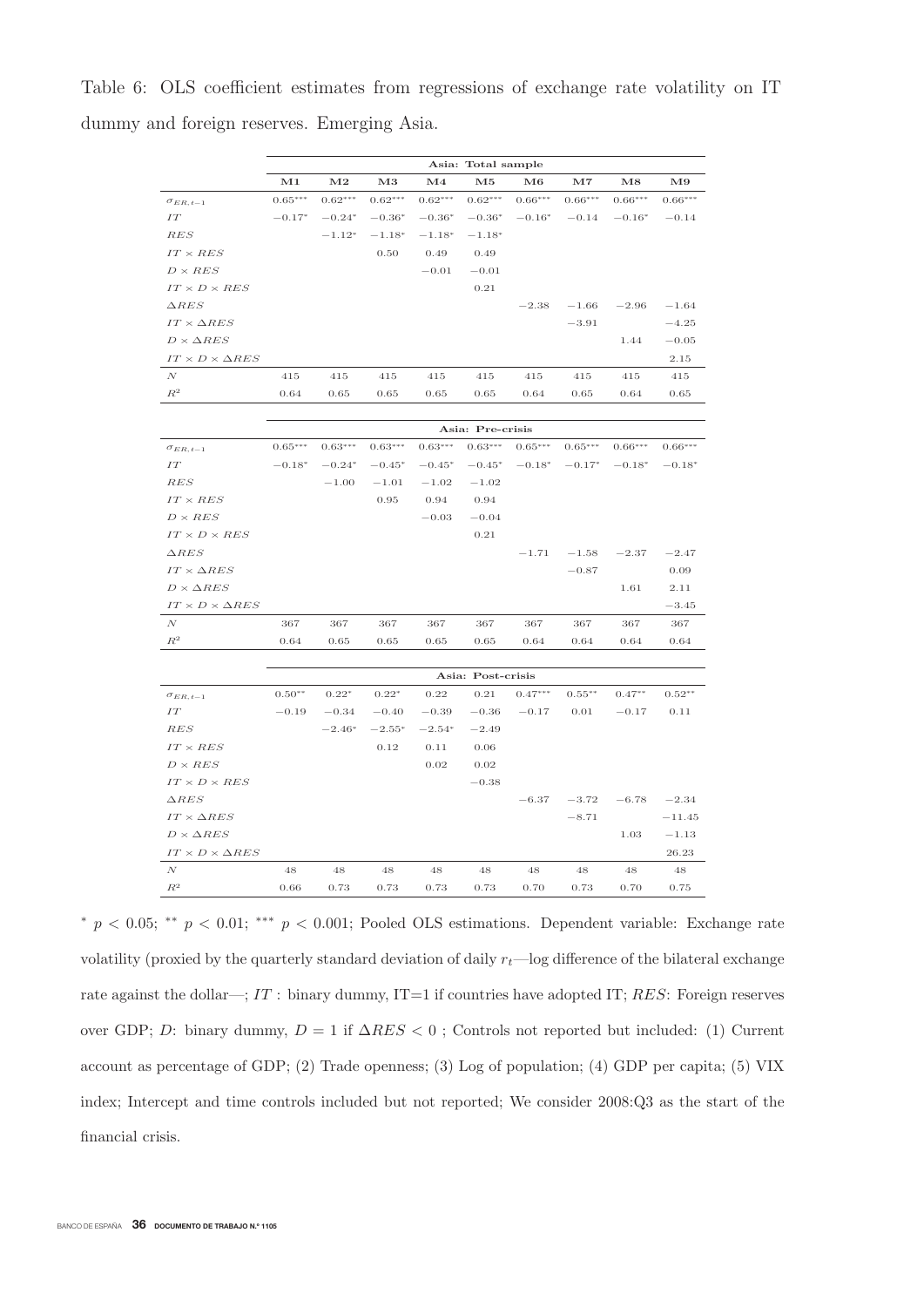Table 7: OLS coefficient estimates from regressions of exchange rate volatility on IT dummy and foreign reserves. Eastern Europe.

|                                 |            |               |           |            | Eastern Europe: Total sample |           |           |             |               |
|---------------------------------|------------|---------------|-----------|------------|------------------------------|-----------|-----------|-------------|---------------|
|                                 | $\bf M1$   | $\mathbf{M2}$ | $\bf M3$  | $\bf M4$   | $\mathbf{M5}$                | M6        | $\bf M7$  | $_{\rm M8}$ | $\mathbf{M}9$ |
| $\sigma_{ER, t-1}$              | $0.36***$  | $0.36***$     | $0.36***$ | $0.36***$  | $0.36***$                    | $0.37***$ | $0.37***$ | $0.37***$   | $0.37***$     |
| $\cal IT$                       | $0.13***$  | $0.11*$       | 0.10      | 0.11       | 0.12                         | $0.12**$  | $0.12**$  | $0.13**$    | $0.12**$      |
| RES                             |            | $-0.64$       | $-0.65$   | $-0.70$    | $-0.70$                      |           |           |             |               |
| $IT \times RES$                 |            |               | 0.04      | $-0.04$    | $-0.06$                      |           |           |             |               |
| $D \times RES$                  |            |               |           | 0.23       | 0.27                         |           |           |             |               |
| $IT \times D \times RES$        |            |               |           |            | $-0.24$                      |           |           |             |               |
| $\triangle RES$                 |            |               |           |            |                              | $-1.46$   | $-2.04$   | $-1.11$     | $-2.04$       |
| $IT \times \Delta RES$          |            |               |           |            |                              |           | 1.73      |             | 2.00          |
| $D \times \Delta RES$           |            |               |           |            |                              |           |           | $-0.87$     | $-0.01$       |
| $IT \times D \times \Delta RES$ |            |               |           |            |                              |           |           |             | $-1.41$       |
| N                               | 604        | 604           | 604       | 604        | 604                          | 604       | 604       | 604         | 604           |
| $\mathbb{R}^2$                  | $\rm 0.36$ | 0.36          | 0.36      | $\rm 0.36$ | 0.36                         | 0.36      | 0.36      | 0.36        | 0.36          |
|                                 |            |               |           |            |                              |           |           |             |               |
|                                 |            |               |           |            | Eastern Europe: Pre-crisis   |           |           |             |               |
| $\sigma_{ER, t-1}$              | $0.36***$  | $0.35***$     | $0.35***$ | $0.35***$  | $0.35***$                    | $0.36***$ | $0.36***$ | $0.36***$   | $0.36***$     |
| $\cal IT$                       | $0.12**$   | 0.09          | 0.09      | 0.11       | 0.13                         | $0.11*$   | $0.11*$   | $0.11**$    | $0.11*$       |
| RES                             |            | $-0.82$       | $-0.82$   | $-0.87$    | $-0.88$                      |           |           |             |               |
| $IT \times RES$                 |            |               | 0.04      | $-0.11$    | $-0.16$                      |           |           |             |               |
| $D \times RES$                  |            |               |           | 0.27       | 0.32                         |           |           |             |               |
| $IT \times D \times RES$        |            |               |           |            | $-0.33$                      |           |           |             |               |
| $\triangle RES$                 |            |               |           |            |                              | $-1.92$   | $-2.91$   | $-1.17$     | $-2.03$       |
| $IT \times \Delta RES$          |            |               |           |            |                              |           | 3.45      |             | 2.92          |
| $D \times \Delta RES$           |            |               |           |            |                              |           |           | $-2.01$     | $-2.31$       |
| $IT \times D \times \Delta RES$ |            |               |           |            |                              |           |           |             | 1.90          |
| $\cal N$                        | 532        | 532           | 532       | 532        | 532                          | 532       | 532       | 532         | 532           |
| $\mathbb{R}^2$                  | 0.26       | 0.26          | 0.26      | 0.27       | 0.27                         | 0.26      | 0.26      | 0.26        | 0.26          |
|                                 |            |               |           |            |                              |           |           |             |               |
|                                 |            |               |           |            | Eastern Europe: Post-crisis  |           |           |             |               |

|                                 |           |           |         |         |         | Eastern Europe: Post-crisis |           |           |           |
|---------------------------------|-----------|-----------|---------|---------|---------|-----------------------------|-----------|-----------|-----------|
| $\sigma_{ER, t-1}$              | $0.35***$ | $0.34***$ | $0.31*$ | $0.31*$ | $0.31*$ | $0.35***$                   | $0.36***$ | $0.35***$ | $0.35***$ |
| IT                              | 0.19      | 0.16      | $-0.80$ | $-0.91$ | $-0.94$ | 0.19                        | 0.19      | 0.17      | 0.14      |
| $_{RES}$                        |           | $-0.58$   | $-4.04$ | $-4.30$ | $-4.31$ |                             |           |           |           |
| $IT \times RES$                 |           |           | 4.23    | 4.66    | 4.66    |                             |           |           |           |
| $D \times RES$                  |           |           |         | $-0.32$ | $-0.45$ |                             |           |           |           |
| $IT \times D \times RES$        |           |           |         |         | 0.66    |                             |           |           |           |
| $\triangle RES$                 |           |           |         |         |         | 0.11                        | 1.68      | $-1.36$   | $-0.71$   |
| $IT \times \Delta RES$          |           |           |         |         |         |                             | $-3.30$   |           | $-0.59$   |
| $D \times \Delta RES$           |           |           |         |         |         |                             |           | 3.31      | 3.89      |
| $IT \times D \times \Delta RES$ |           |           |         |         |         |                             |           |           | $-9.31$   |
| N                               | 72        | 72        | 72      | 72      | 72      | 72                          | 72        | 72        | 72        |
| $R^2$                           | 0.53      | 0.53      | 0.54    | 0.54    | 0.54    | 0.53                        | 0.53      | 0.53      | 0.53      |

<sup>∗</sup> p < 0.05; ∗∗ p < 0.01; ∗∗∗ p < 0.001; Pooled OLS estimations. Dependent variable: Exchange rate volatility (proxied by the quarterly standard deviation of daily  $r_t$ —log difference of the bilateral exchange rate against the dollar—;  $IT$ : binary dummy,  $IT=1$  if countries have adopted IT;  $RES$ : Foreign reserves over GDP; D: binary dummy,  $D = 1$  if  $\Delta RES < 0$ ; Controls not reported but included: (1) Current account as percentage of GDP; (2) Trade openness; (3) Log of population; (4) GDP per capita; (5) VIX index; Intercept and time controls included but not reported; We consider 2008:Q3 as the start of the financial crisis.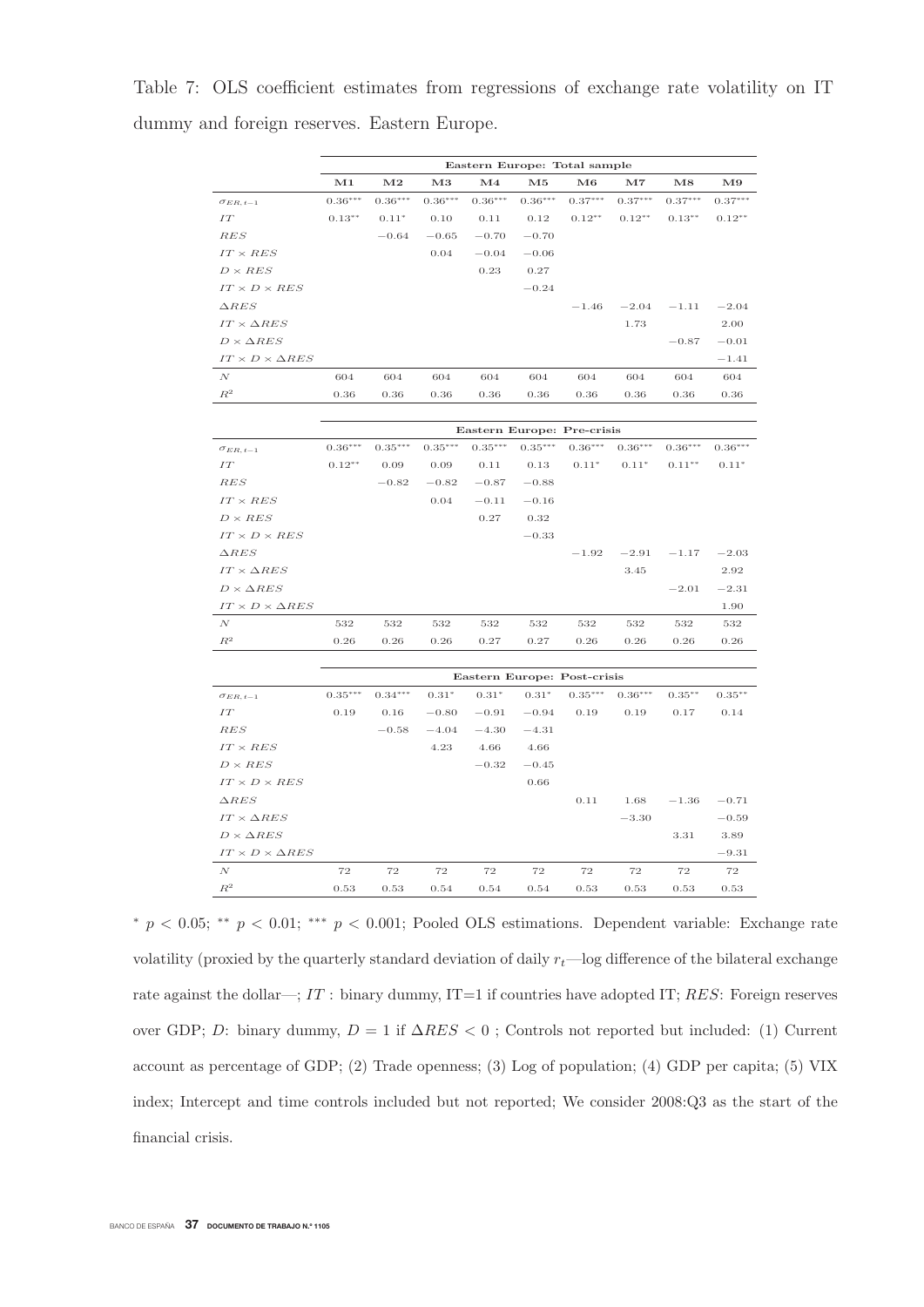#### BANCO DE ESPAÑA PUBLICATIONS

#### WORKING PAPERS<sup>[1](#page-35-0)</sup>

- 0922 GALO NUÑO: Technology, convergence and business cycles.
- 0923 FRANCISCO DE CASTRO AND JOSÉ LUIS FERNÁNDEZ: The relationship between public and private saving in Spain: does Ricardian equivalence hold?
- 0924 GONZALO FERNÁNDEZ-DE-CÓRDOBA, JAVIER J. PÉREZ AND JOSÉ L. TORRES: Public and private sector wages interactions in a general equilibrium model.
- 0925 ÁNGEL ESTRADA AND JOSÉ MANUEL MONTERO: R&D investment and endogenous growth: a SVAR approach.
- 0926 JUANA ALEDO, FERNANDO GARCÍA-MARTÍNEZ AND JUAN M. MARÍN DIAZARAQUE: Firm-specific factors influencing the selection of accounting options provided by the IFRS: Empirical evidence from Spanish market.
- 0927 JAVIER ANDRÉS, SAMUEL HURTADO, EVA ORTEGA AND CARLOS THOMAS: Spain in the euro: a general equilibrium analysis.
- 0928 MAX GILLMAN AND ANTON NAKOV: Monetary effects on nominal oil prices.
- 0929 JAVIER MENCÍA AND ENRIQUE SENTANA: Distributional tests in multivariate dynamic models with Normal and Student *t* innovations.
- 0930 JOAN PAREDES, PABLO BURRIEL, FRANCISCO DE CASTRO, DANIEL GARROTE, ESTHER GORDO AND JAVIER J. PÉREZ: Fiscal policy shocks in the euro area and the US: an empirical assessment.
- 0931 TERESA LEAL, DIEGO J. PEDREGAL AND JAVIER J. PÉREZ: Short-term monitoring of the Spanish Government balance with mixed-frequencies models.
- 0932 ANTON NAKOV AND GALO NUÑO: *Oil*gopoly: a general equilibrium model of the oil-macroeconomy nexus.
- 0933 TERESA LEAL AND JAVIER J. PÉREZ: Análisis de las desviaciones presupuestarias aplicado al caso del presupuesto del Estado.
- 0934 JAVIER J. PÉREZ AND A. JESÚS SÁNCHEZ: Is there a signalling role for public wages? Evidence for the euro area based on macro data.
- 0935 JOAN PAREDES, DIEGO J. PEDREGAL AND JAVIER J. PÉREZ: A quarterly fiscal database for the euro area based on intra-annual fiscal information.
- 1001 JAVIER ANDRÉS, ÓSCAR ARCE AND CARLOS THOMAS: Banking competition, collateral constraints and optimal monetary policy.
- 1002 CRISTINA BARCELÓ AND ERNESTO VILLANUEVA: The response of household wealth to the risk of losing the job: evidence from differences in firing costs.
- 1003 ALEXANDER KARAIVANOV, SONIA RUANO, JESÚS SAURINA AND ROBERT TOWNSEND: No bank, one bank, several banks: does it matter for investment?
- 1004 GABRIEL PEREZ-QUIROS AND HUGO RODRÍGUEZ MENDIZÁBAL: Asymmetric standing facilities: an unexploited monetary policy tool.
- 1005 GABRIEL JIMÉNEZ, JOSE A. LOPEZ AND JESÚS SAURINA: How does competition impact bank risk-taking?
- 1006 GIUSEPPE BERTOLA, AURELIJUS DABUSINSKAS, MARCO HOEBERICHTS, MARIO IZQUIERDO, CLAUDIA KWAPIL, JEREMI MONTORNÈS AND DANIEL RADOWSKI: Price, wage and employment response to shocks: evidence from the WDN Survey.
- 1007 JAVIER MENCÍA: Testing non-linear dependence in the Hedge Fund industry.
- 1008 ALFREDO MARTÍN-OLIVER: From proximity to distant banking: Spanish banks in the EMU.
- 1009 GALO NUÑO: Optimal research and development expenditure: a general equilibrium approach.
- 1010 LUIS J. ÁLVAREZ AND PABLO BURRIEL: Is a Calvo price setting model consistent with micro price data?
- 1011 JENS HAGENDORFF, IGNACIO HERNANDO, MARÍA J. NIETO AND LARRY D. WALL: What do premiums paid for bank M&As reflect? The case of the European Union.
- 1012 DAVID DE ANTONIO LIEDO: General equilibrium restrictions for dynamic factor models.
- 1013 JAMES COSTAIN, JUAN F. JIMENO AND CARLOS THOMAS: Employment fluctuations in a dual labor market.
- 1014 LUIS M. VICEIRA AND RICARDO GIMENO: The euro as a reserve currency for global investors.
- 1015 PALOMA LÓPEZ-GARCÍA AND JOSÉ MANUEL MONTERO: Understanding the Spanish business innovation gap: The role of spillovers and firms' absorptive capacity.

-

<span id="page-35-0"></span><sup>1.</sup> Previously published Working Papers are listed in the Banco de España publications catalogue.